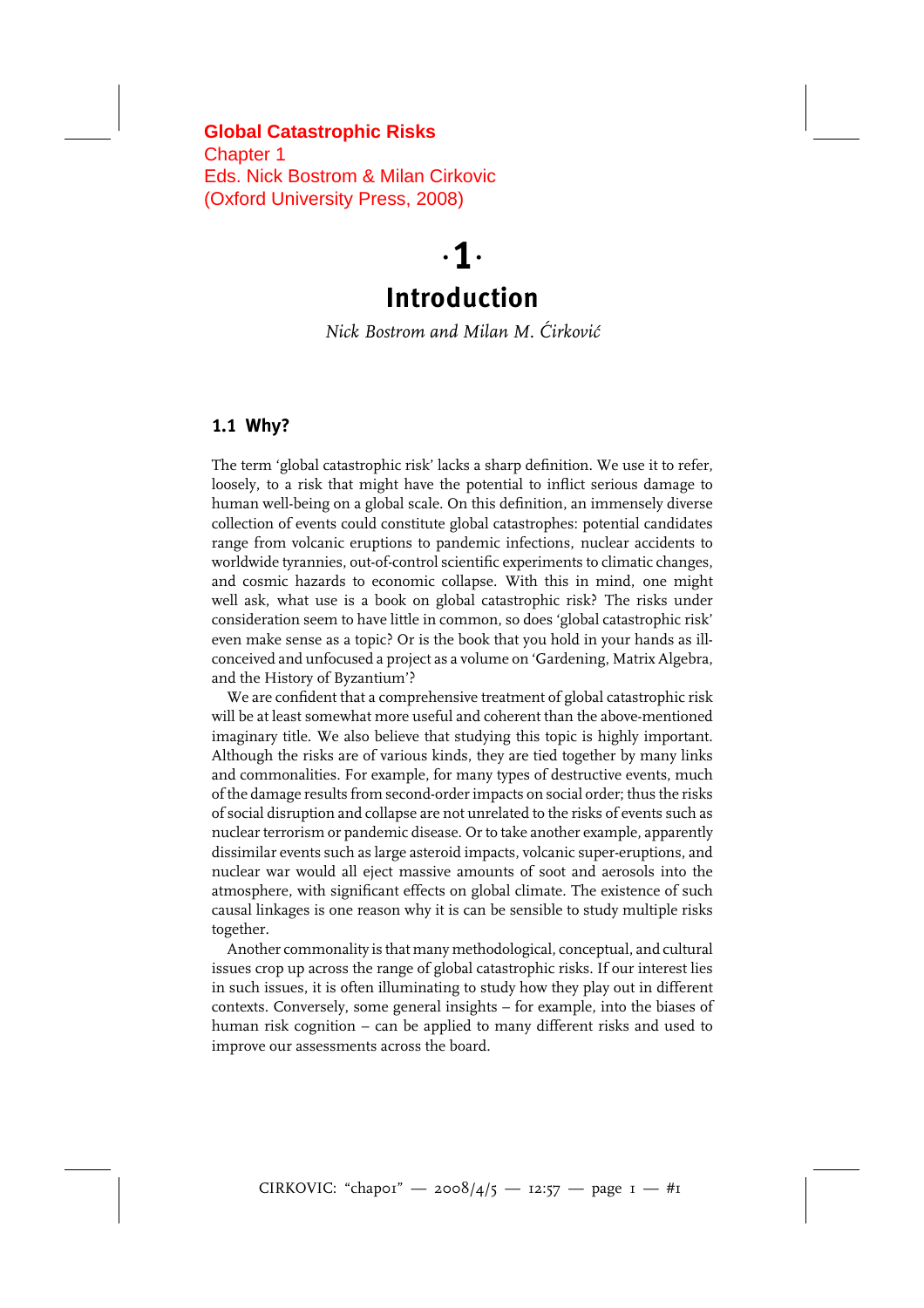Beyond these theoretical commonalities, there are also pragmatic reasons for addressing global catastrophic risks as a single field. Attention is scarce. Mitigation is costly. To decide how to allocate effort and resources, we must make comparative judgements. If we treat risks singly, and never as part of an overall threat profile, we may become unduly fixated on the one or two dangers that happen to have captured the public or expert imagination of the day, while neglecting other risks that are more severe or more amenable to mitigation. Alternatively, we may fail to see that some precautionary policy, while effective in reducing the particular risk we are focusing on, would at the same time create new hazards and result in an increase in the overall level of risk. A broader view allows us to gain perspective and can thereby help us to set wiser priorities.

The immediate aim of this book is to offer an introduction to the range of global catastrophic risks facing humanity now or expected in the future, suitable for an educated interdisciplinary readership. There are several constituencies for the knowledge presented. Academics specializing in one of these risk areas will benefit from learning about the other risks. Professionals in insurance, finance, and business – although usually preoccupied with more limited and imminent challenges – will benefit from a wider view. Policy analysts, activists, and laypeople concerned with promoting responsible policies likewise stand to gain from learning about the state of the art in global risk studies. Finally, anyone who is worried or simply curious about what could go wrong in the modern world might find many of the following chapters intriguing. We hope that this volume will serve as a useful introduction to all of these audiences. Each of the chapters ends with some pointers to the literature for those who wish to delve deeper into a particular set of issues.

This volume also has a wider goal: to stimulate increased research, awareness, and informed public discussion about big risks and mitigation strategies. The existence of an interdisciplinary community of experts and laypeople knowledgeable about global catastrophic risks will, we believe, improve the odds that good solutions will be found and implemented to the great challenges of the twenty-first century.

# **1.2 Taxonomy and organization**

Let us look more closely at what would, and would not, count as a global catastrophic risk. Recall that the damage must be serious, and the scale global. Given this, a catastrophe that caused 10,000 fatalities or 10 billion dollars worth of economic damage (e.g., a major earthquake) would not qualify as a global catastrophe. A catastrophe that caused 10 million fatalities or 10 trillion dollars worth of economic loss (e.g., an influenza pandemic) would count as a global catastrophe, even if some region of the world escaped unscathed. As for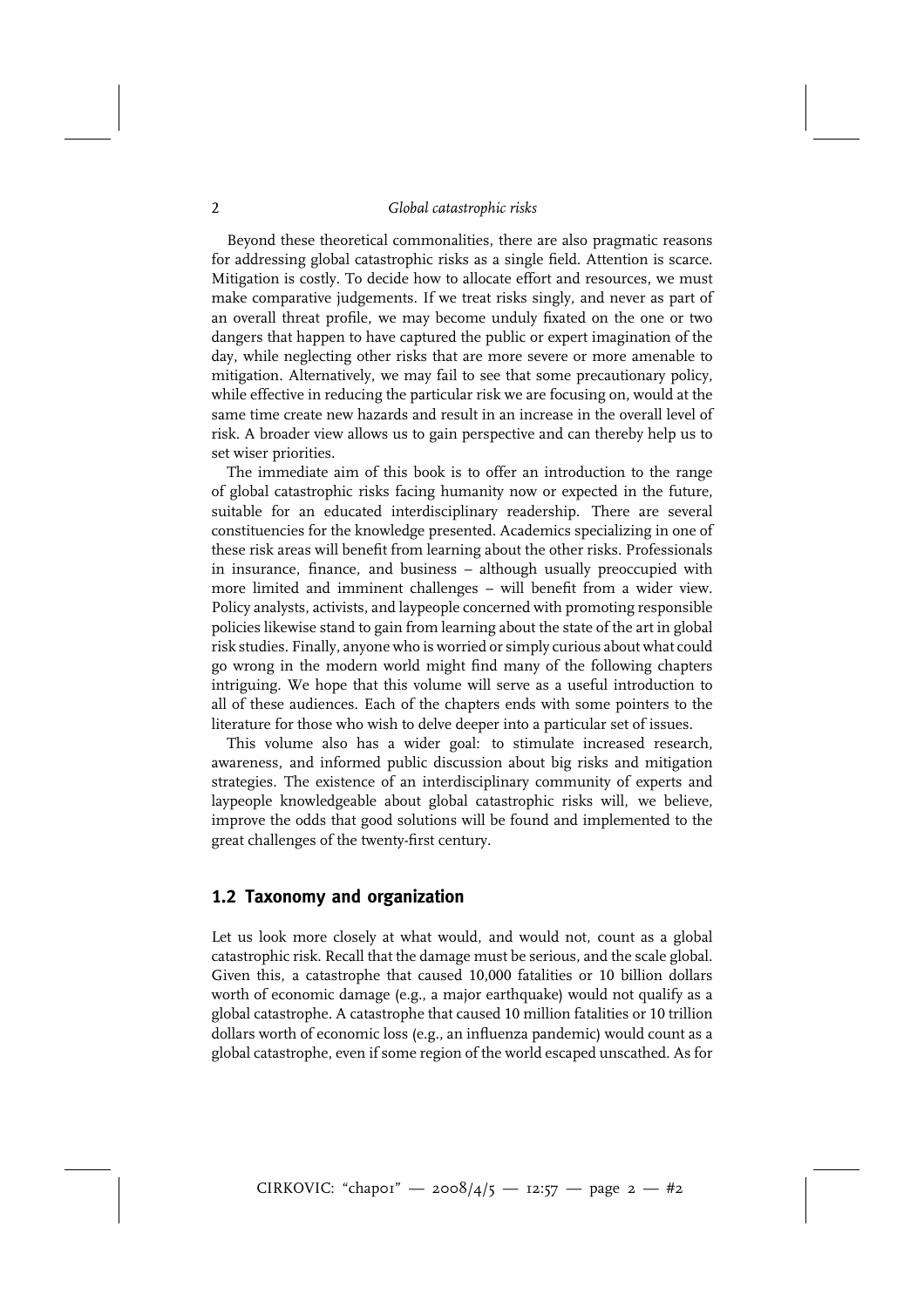disasters falling between these points, the definition is vague. The stipulation of a precise cut-off does not appear needful at this stage.

Global catastrophes have occurred many times in history, even if we only count disasters causing more than 10 million deaths. A very partial list of examples might include the An Shi Rebellion (756–763), the Taiping Rebellion (1851–1864), and the famine of the Great Leap Forward in China, the Black Death in Europe, the Spanish flu pandemic, the two world wars, the Nazi genocides, the famines in British India, Stalinist totalitarianism, the decimation of the native American population through smallpox and other diseases following the arrival of European colonizers, probably the Mongol conquests, perhaps Belgian Congo – innumerable others could be added to the list depending on how various misfortunes and chronic conditions are individuated and classified.

We can roughly characterize the severity of a risk by three variables: its *scope* (how many people – and other morally relevant beings – would be affected), its *intensity* (how badly these would be affected), and its *probability* (how likely the disaster is to occur, according to our best judgement, given currently available evidence). Using the first two of these variables, we can construct a qualitative diagram of different types of risk (Fig. 1.1). (The probability dimension could be displayed along a *z*-axis were this diagram three-dimensional.)

The scope of a risk can be *personal* (affecting only one person), *local*, *global* (affecting a large part of the human population), or*trans-generational* (affecting



**Fig. 1**.**1** Qualitative categories of risk. Global catastrophic risks are in the upper right part of the diagram. Existential risks form an especially severe subset of these.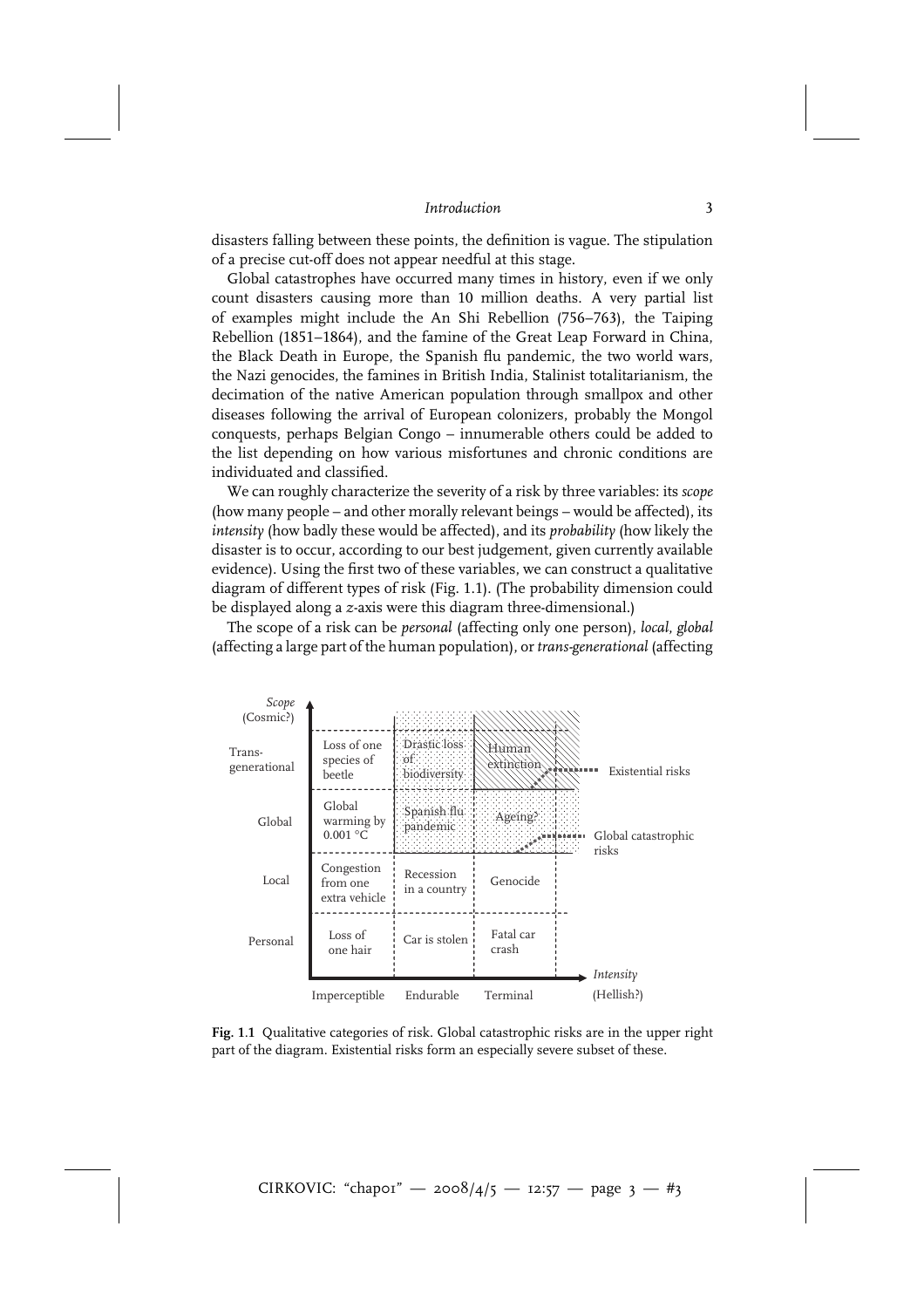not only the current world population but all generations that could come to exist in the future). The intensity of a risk can be classified as imperceptible (barely noticeable), endurable (causing significant harm but not destroying quality of life completely), or terminal (causing death or permanently and drastically reducing quality of life). In this taxonomy, global catastrophic risks occupy the four risks classes in the high-severity upper-right corner of the figure: a global catastrophic risk is of either global or trans-generational scope, and of either endurable or terminal intensity. In principle, as suggested in the figure, the axes can be extended to encompass conceptually possible risks that are even more extreme. In particular, trans-generational risks can contain a subclass of risks so destructive that their realization would not only affect or pre-empt future human generations, but would also destroy the potential of our future light cone of the universe to produce intelligent or self-aware beings (labelled 'Cosmic'). On the other hand, according to many theories of value, there can be states of being that are even worse than non-existence or death (e.g., permanent and extreme forms of slavery or mind control), so it could, in principle, be possible to extend the *x*-axis to the right as well (see Fig. 1.1 labelled 'Hellish').

A subset of global catastrophic risks is *existential risks*. An existential risk is one that threatens to cause the extinction of Earth-originating intelligent life or to reduce its quality of life (compared to what would otherwise have been possible) permanently and drastically.<sup>1</sup> Existential risks share a number of features that mark them out as deserving of special consideration. For example, since it is not possible to recover from existential risks, we cannot allow even one existential disaster to happen; there would be no opportunity to learn from experience. Our approach to managing such risks must be proactive. How much worse an existential catastrophe would be than a nonexistential global catastrophe depends very sensitively on controversial issues in value theory, in particular how much weight to give to the lives of possible future persons.<sup>2</sup> Furthermore, assessing existential risks raises distinctive methodological problems having to do with observation selection effects and the need to avoid anthropic bias. One of the motives for producing this book is to stimulate more serious study of existential risks. Rather than limiting our focus to existential risk, however, we thought it better to lay a broader foundation of systematic thinking about big risks in general.

<sup>(</sup>Bostrom, 2002, p. 381).

 $2$  For many aggregative consequentialist ethical theories, including but not limited to total utilitarianism, it can be shown that the injunction to *maximize expected value!* can be simplified – for all practical purposes – to the injunction to *minimize existential risk!* (Bostrom, 2003, p. 439). (Note, however, that aggregative consequentialism is threatened by the problem of infinitarian paralysis [Bostrom, 2007, p. 730].)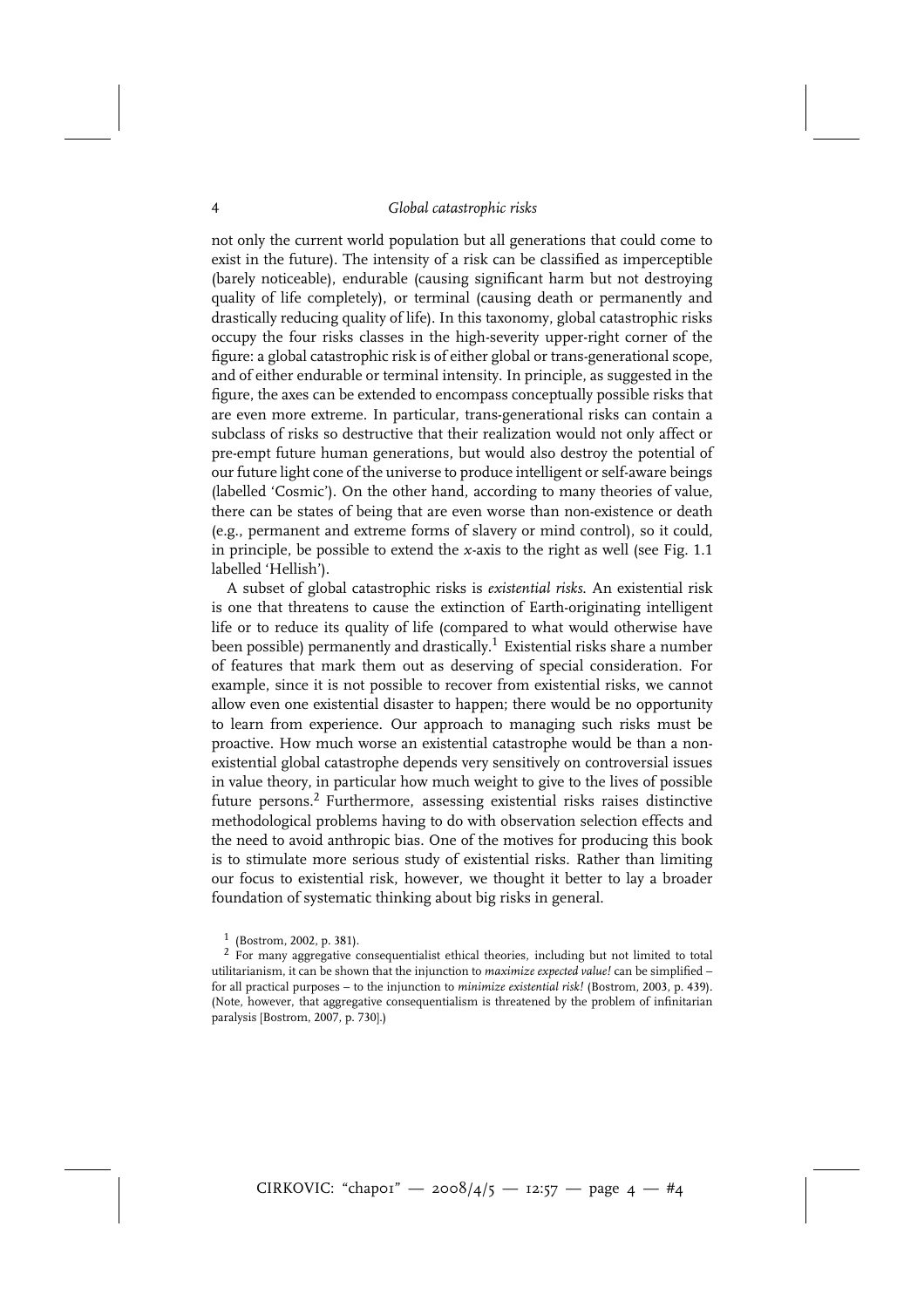We asked our contributors to assess global catastrophic risks not only as they presently exist but also as they might develop over time. The temporal dimension is essential for a full understanding of the nature of the challenges we face. To think about how to tackle the risks from nuclear terrorism and nuclear war, for instance, we must consider not only the probability that something will go wrong within the next year, but also about how the risks will change in the future and the factors – such as the extent of proliferation of relevant technology and fissile materials – that will influence this. Climate change from greenhouse gas emissions poses no significant globally catastrophic risk now or in the immediate future (on the timescale of several decades); the concern is about what effects these accumulating emissions might have over the course of many decades or even centuries. It can also be important to anticipate hypothetical risks which will arise if and when certain possible technological developments take place. The chapters on nanotechnology and artificial intelligence are examples of such prospective risk analysis.

In some cases, it can be important to study scenarios which are almost certainly physically impossible. The hypothetical risk from particle collider experiments is a case in point. It is very likely that these experiments have no potential, whatever, for causing global disasters. The objective risk is probably zero, as believed by most experts. But just how confident can we be that there is no objective risk? If we are not certain that there is no objective risk, then there is a risk at least in a subjective sense. Such subjective risks can be worthy of serious consideration, and we include them in our definition of global catastrophic risks.

The distinction between objective and subjective (epistemic) risk is often hard to make out. The possibility of an asteroid colliding with Earth looks like a clear-cut example of objective risk. But suppose that in fact no sizeable asteroid is on collision course with our planet within a certain, sufficiently large interval of time. We might then say that there is no objective risk of an asteroid-caused catastrophe within that interval of time. Of course, we will not know that this is so until we have mapped out the trajectories of all potentially threatening asteroids and are able to calculate all perturbations, often chaotic, of those trajectories. In the meantime, we must recognize a risk from asteroids even though the risk might be purely subjective, merely reflecting our present state of ignorance. An empty cave can be similarly subjectively unsafe if you are unsure about whether a lion resides in it; and it can be rational for you to avoid the cave if you reasonably judge that the expected harm of entry outweighs the expected benefit.

In the case of the asteroid threat, we have access to plenty of data that can help us quantify the risk. We can estimate the probability of a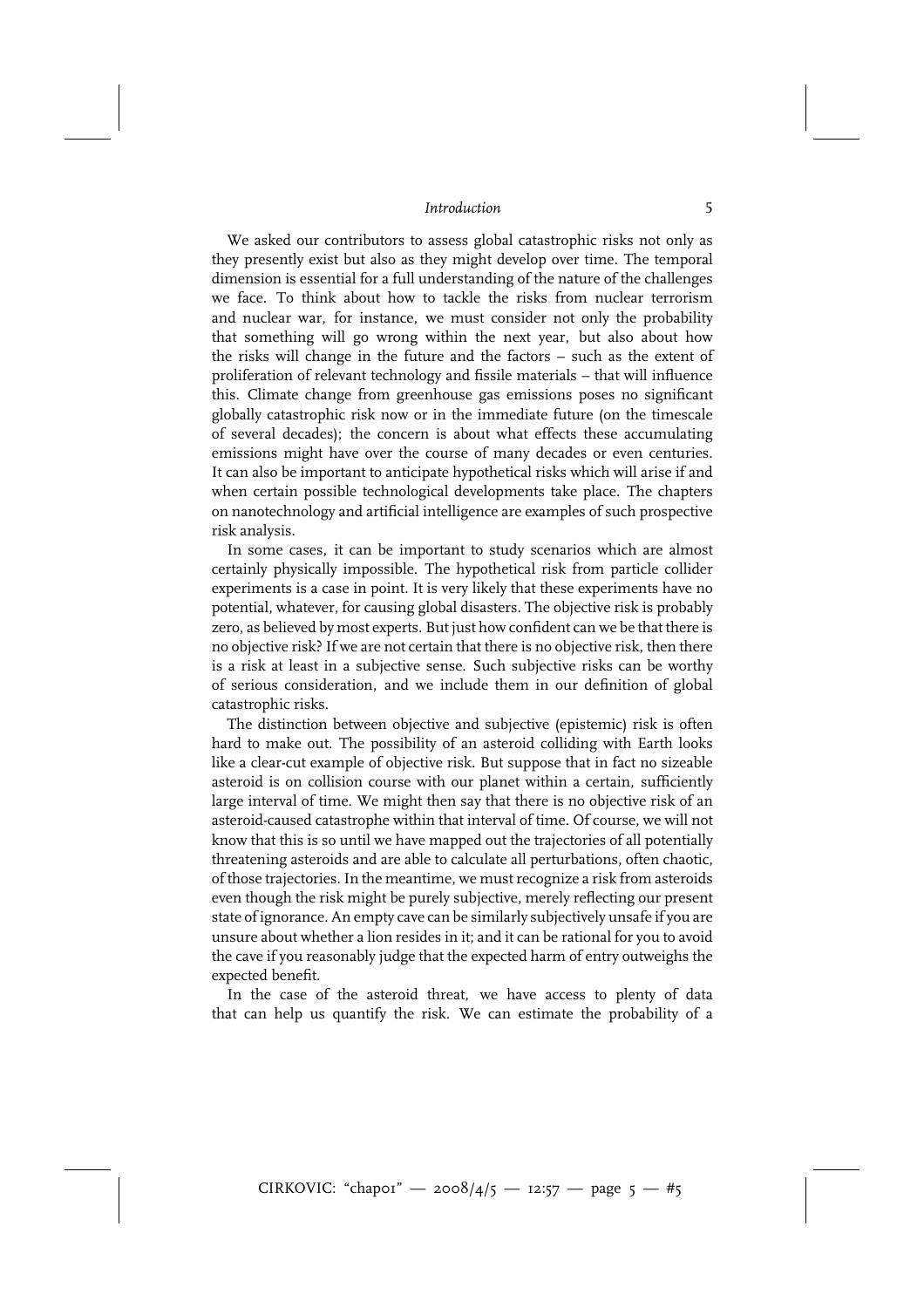catastrophic impact from statistics of past impacts (e.g., cratering data) and from observations sampling from the population of non-threatening asteroids. This particular risk, therefore, lends itself to rigorous scientific study, and the probability estimates we derive are fairly strongly constrained by hard evidence.<sup>3</sup>

For many other risks, we lack the data needed for rigorous statistical inference. We may also lack well-corroborated scientific models on which to base probability estimates. For example, there exists no rigorous scientific way of assigning a probability to the risk of a serious terrorist attack employing a biological warfare agent occurring within the next decade. Nor can we firmly establish that the risks of a global totalitarian regime arising before the end of the century are of a certain precise magnitude. It is inevitable that analyses of such risks will rely to a large extent on plausibility arguments, analogies, and subjective judgement.

Although more rigorous methods are to be preferred whenever they are available and applicable, it would be misplaced scientism to confine attention to those risks that are amenable to hard approaches.<sup>4</sup> Such a strategy would lead to many risks being ignored, including many of the largest risks confronting humanity. It would also create a false dichotomy between two types of risks – the 'scientific' ones and the 'speculative' ones – where, in reality, there is a continuum of analytic tractability.

We have, therefore, opted to cast our net widely. Although our topic selection shows some skew towards smaller risks that have been subject to more scientific study, we do have a range of chapters that tackle potentially large but more speculative risks. The page count allocated to a risk should not, of course, be interpreted as a measure of how seriously we believe the risk ought to be regarded. In some cases, we have seen it fit to have a chapter devoted to a risk that turns out to be quite small, because learning that a particular risk is small can be useful, and the procedures used to arrive at the conclusion might serve as a template for future risk research. It goes without saying that the exact composition of a volume like this is also influenced by many contingencies

 $3$  One can sometimes define something akin to objective physical probabilities ('chances') for deterministic systems, as is done, for example, in classical statistical mechanics, by assuming that the system is ergodic under a suitable course graining of its state space. But ergodicity is not necessary for there being strong scientific constraints on subjective probability assignments to uncertain events in deterministic systems. For example, if we have good statistics going back a long time showing that impacts occur on average once per thousand years, with no apparent trends or periodicity, then we have scientific reason – absent of more specific information – for assigning a probability of  $\approx$ 0.1% to an impact occurring within the next year, whether we think the underlying system dynamic is indeterministic, or chaotic, or something else.

<sup>&</sup>lt;sup>4</sup> Of course, when allocating research effort it is legitimate to take into account not just how important a problem is but also the likelihood that a solution can be found through research. The drunk who searches for his lost keys where the light is best is not necessarily irrational; and a scientist who succeeds in something relatively unimportant may achieve more good than one who fails in something important.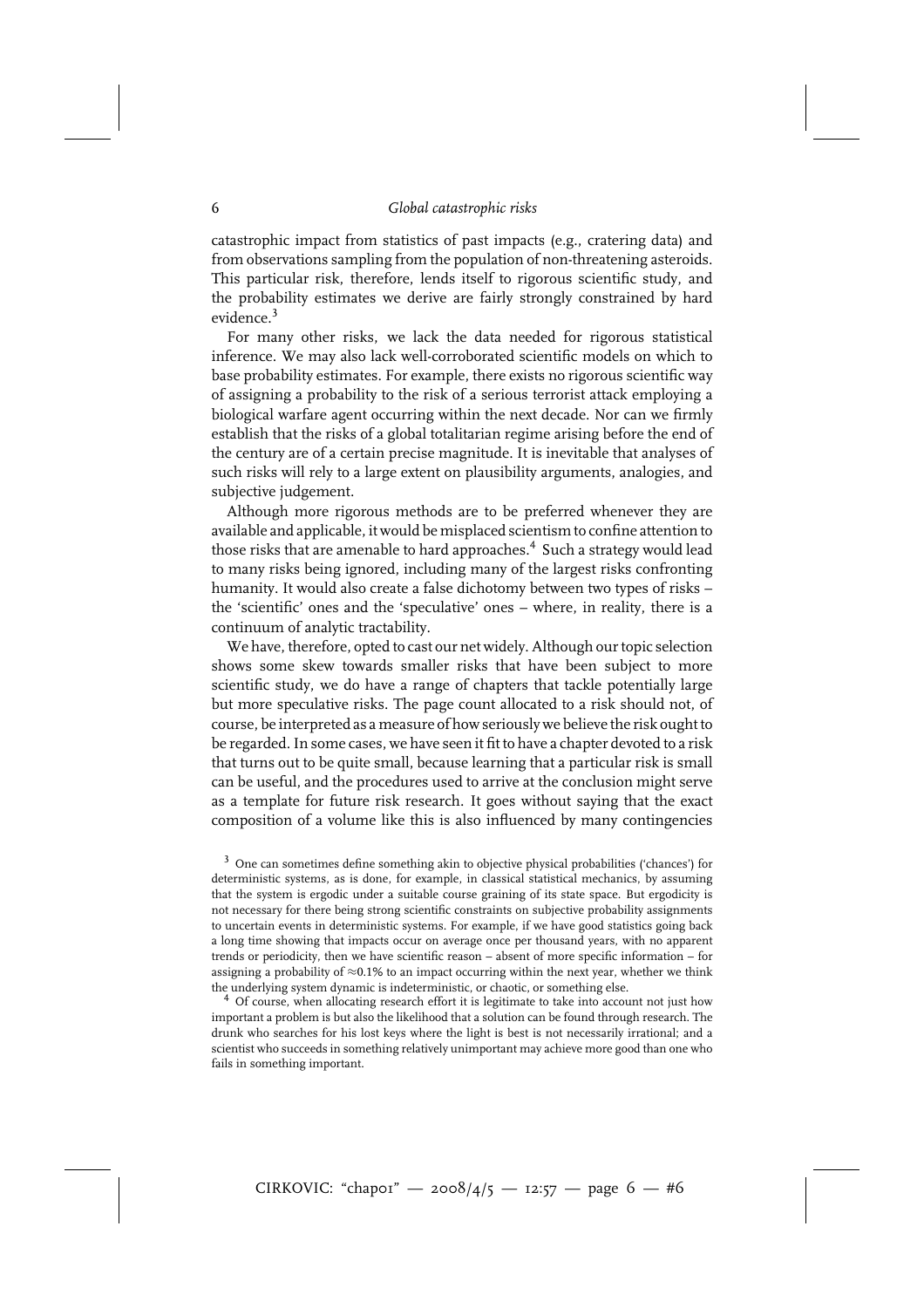beyond the editors' controland that perforce it must leave out more than it includes.<sup>5</sup>

We have divided the book into four sections:

Part I: Background Part II: Risks from Nature Part III: Risks from Unintended Consequences Part IV: Risks from Hostile Acts

This subdivision into three categories of risks is for convenience only, and the allocation of a risk to one of these categories is often fairly arbitrary. Take earthquakes which might seem to be paradigmatically a 'Risk from Nature'. Certainly, an earthquake is a natural event. It would happen even if we were not around. Earthquakes are governed by the forces of plate tectonics over which human beings currently have no control. Nevertheless, the risk posed by an earthquake is, to a very large extent, a matter of human construction. Where we erect our buildings and how we choose to construct them strongly influence what happens when an earthquake of a given magnitude occurs. If we all lived in tents, or in earthquake-proof buildings, or if we placed our cities far from fault lines and sea shores, earthquakes would do little damage. On closer inspection, we thus find that the earthquake risk is very much a joint venture between Nature and Man. Or take a paradigmatically anthropogenic hazard such as nuclear weapons. Again we soon discover that the risk is not as disconnected from uncontrollable forces of nature as might at first appear to be the case. If a nuclear bomb goes off, how much damage it causes will be significantly influenced by the weather. Wind, temperature, and precipitation will affect the fallout pattern and the likelihood that a fire storm will break out: factors that make a big difference to the number of fatalities generated by the blast. In addition, depending on how a risk is defined, it may also over time transition from one category to another. For instance, the risk of starvation might once have been primarily a Risk from Nature, when the main causal factors were draughts or fluctuations in local prey population; yet in the contemporary world, famines tend to be the consequences of market failures, wars, and social breakdowns, whence the risk is now at least as much one of Unintended Consequences or of Hostile Acts.

# **1.3 Part I: Background**

The objective of this part of the book is to provide general context and methodological guidance for thinking systematically and critically about global catastrophic risks.

<sup>5</sup> For example, the risk of large-scale conventional war is only covered in passing, yet would surely deserve its own chapter in a more ideally balanced page allocation.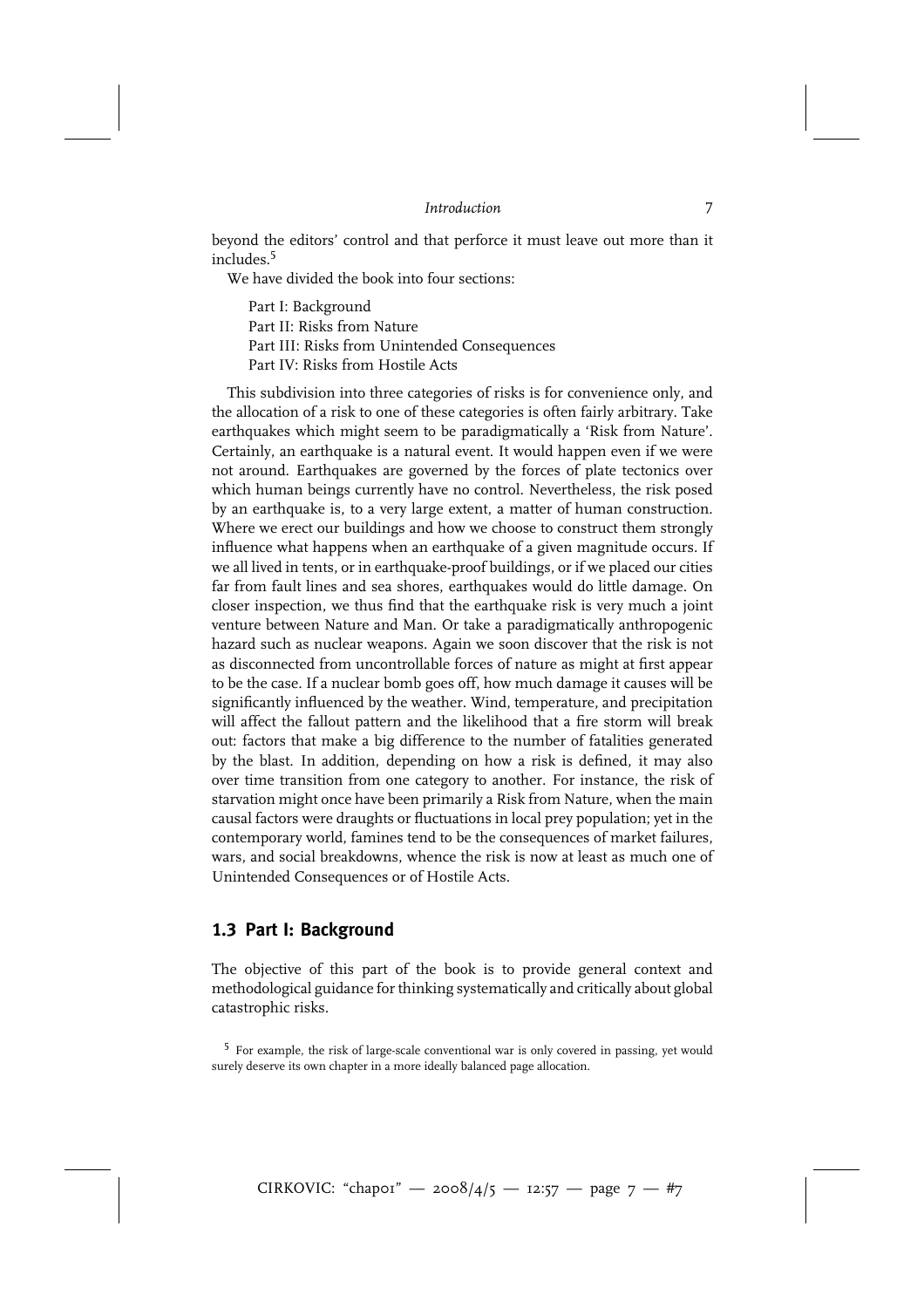We begin at the end, as it were, with Chapter 2 by Fred Adams discussing the long-term fate of our planet, our galaxy, and the Universe in general. In about 3.5 billion years, the growing luminosity of the sun will essentially have sterilized the Earth's biosphere, but the end of *complex* life on Earth is scheduled to come sooner, maybe 0.9–1.5 billon years from now. This is the default fate for life on our planet. One may hope that if humanity and complex technological civilization survives, it will long before then have learned to colonize space.

If some cataclysmic event were to destroy *Homo sapiens* and other higher organisms on Earth tomorrow, there does appear to be a window of opportunity of approximately one billion years for another intelligent species to evolve and take over where we left off. For comparison, it took approximately 1.2 billion years from the rise of sexual reproduction and simple multicellular organisms for the biosphere to evolve into its current state, and only a few million years for our species to evolve from its anthropoid ancestors. Of course, there is no guarantee that a rerun of evolution would produce anything like a human or a self-aware successor species.

If intelligent life does spread into space by harnessing the powers of technology, its lifespan could become extremely long. Yet eventually, the universe will wind down. The last stars will stop shining 100 trillion years from now. Later, matter itself will disintegrate into its basic constituents. By  $10^{100}$  years from now even the largest black holes would have evaporated. Our present understanding of what will happen at this time scale and beyond is quite limited. The current best guess – but it is really no more than that – is that it is not just technologically difficult but physically impossible for intelligent information processing to continue beyond some finite time into the future. If so, extinction is not a question of whether, but when.

After this peek into the extremely remote future, it is instructive to turn around and take a brief peek at the distant past. Some past cataclysmic events have left traces in the geological record. There have been about 15 mass extinctions in the last 500 million years, and 5 of these eliminated more half of all species then inhabiting the Earth. Of particular note is the Permian – Triassic extinction event, which took place some 251.4 million years ago. This 'mother of all mass extinctions' eliminated more than 90% of all species and many entire phylogenetic families. It took upwards of 5 million years for biodiversity to recover.

Impacts from asteroids and comets, as well as massive volcano eruptions, have been implicated in many of the mass extinctions of the past. Other causes, such as variations in the intensity of solar illumination, may in some cases have exacerbated stresses. It appears that all mass extinctions have been mediated by atmospheric effects such as changes the atmosphere's composition or temperature. It is possible, however, that we owe our existence to mass extinctions. In particular, the comet that hit Earth 65 million years ago, which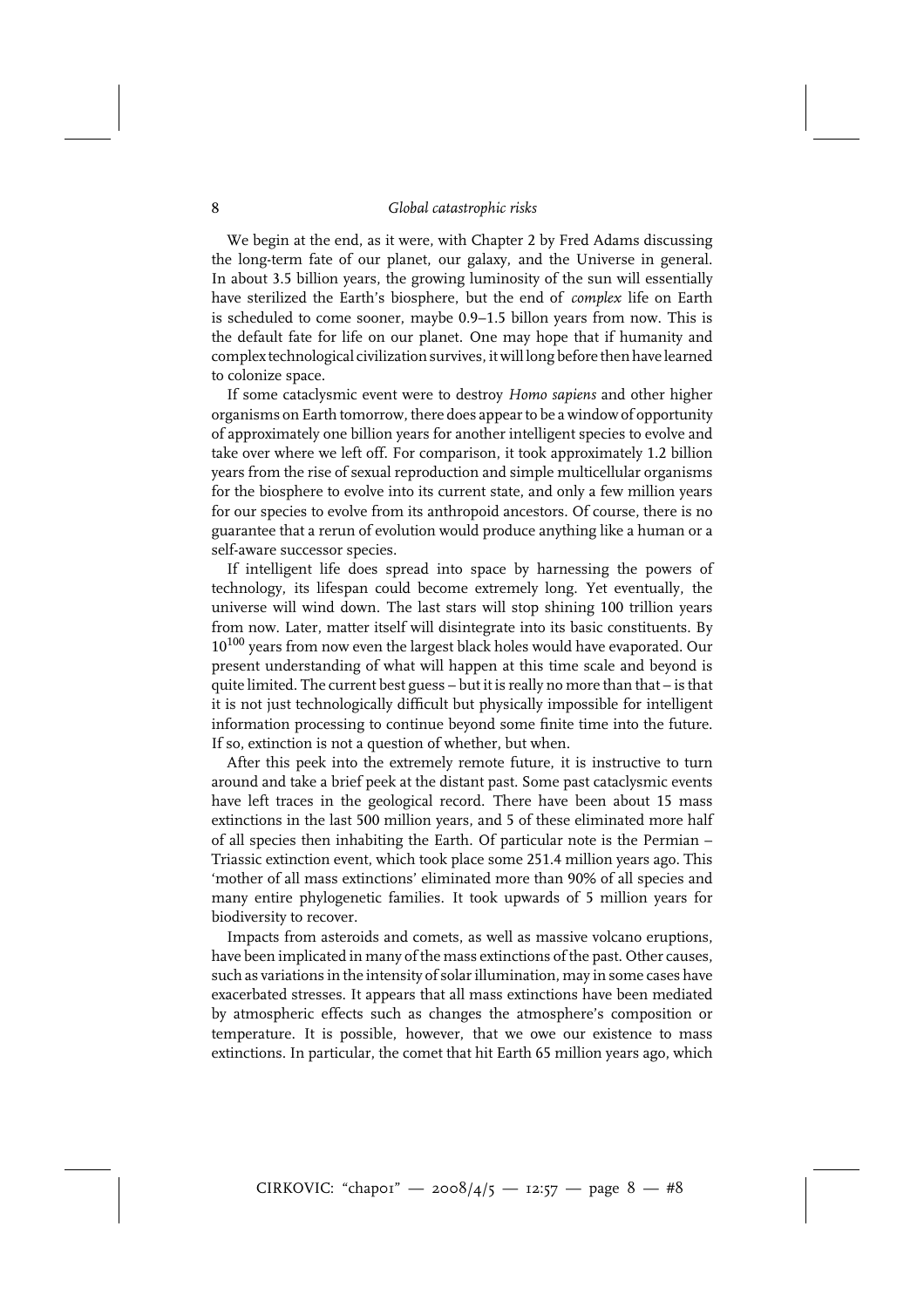is believed to have been responsible for the demise of the dinosaurs, might have been a sine qua non for the subsequent rise of *Homo sapiens* by clearing an ecological niche that could be occupied by large mammals, including our ancestors.

At least 99.9% of all species that have ever walked, crawled, flown, swum, or otherwise abided on Earth are extinct. Not all of these were eliminated in cataclysmic mass extinction events. Many succumbed in less spectacular doomsdays such as from competition by other species for the same ecological niche. Chapter 3 reviews the mechanisms of evolutionary change. Not so long ago, our own species co-existed with at least one other hominid species, the Neanderthals. It is believed that the lineages of *H. sapiens* and *H. neanderthalensis* diverged about 800,000 years ago. The Neanderthals manufactured and used composite tools such as handaxes. They did not reach extinction in Europe until 33,000 to 24,000 years ago, quite likely as a direct result of competition with *Homo sapiens*. Recently, the remains of what might have been another hominoid species, *Homo floresiensis* – nicknamed 'the hobbit' for its short stature – were discovered on an Indonesian island*. H. floresiensis* is believed to have survived until as recently as 12,000 years ago, although uncertainty remains about the interpretation of the finds. An important lesson of this chapter is that extinction of intelligent species *has* already happened on Earth, suggesting that it would be naïve to think it may not happen again.

From a naturalistic perspective, there is thus nothing abnormal about global cataclysms including species extinctions, although the characteristic time scales are typically large by human standards. James Hughes in Chapter 4 makes clear, however, the idea of cataclysmic endings often causes a peculiar set of cognitive tendencies to come into play, what he calls 'the millennial, utopian, or apocalyptic psychocultural bundle, a characteristic dynamic of eschatological beliefs and behaviours'. The millennial impulse is pancultural. Hughes shows how it can be found in many guises and with many common tropes from Europe to India to China, across the last several thousand years. 'We may aspire to a purely rational, technocratic analysis', Hughes writes, 'calmly balancing the likelihoods of futures without disease, hunger, work or death, on the one hand, against the likelihoods of worlds destroyed by war, plagues or asteroids, but few will be immune to millennial biases, positive or negative, fatalist or messianic'. Although these eschatological tropes can serve legitimate social needs and help to mobilize needed action, they easily become dysfunctional and contribute to social disengagement. Hughes argues that we need historically informed and vigilant self-interrogation to help us keep our focus on constructive efforts to address real challenges.

Even for an honest, truth-seeking, and well-intentioned investigator it is difficult to think and act rationally in regard to global catastrophic risks and existential risks. These are topics on which it seems especially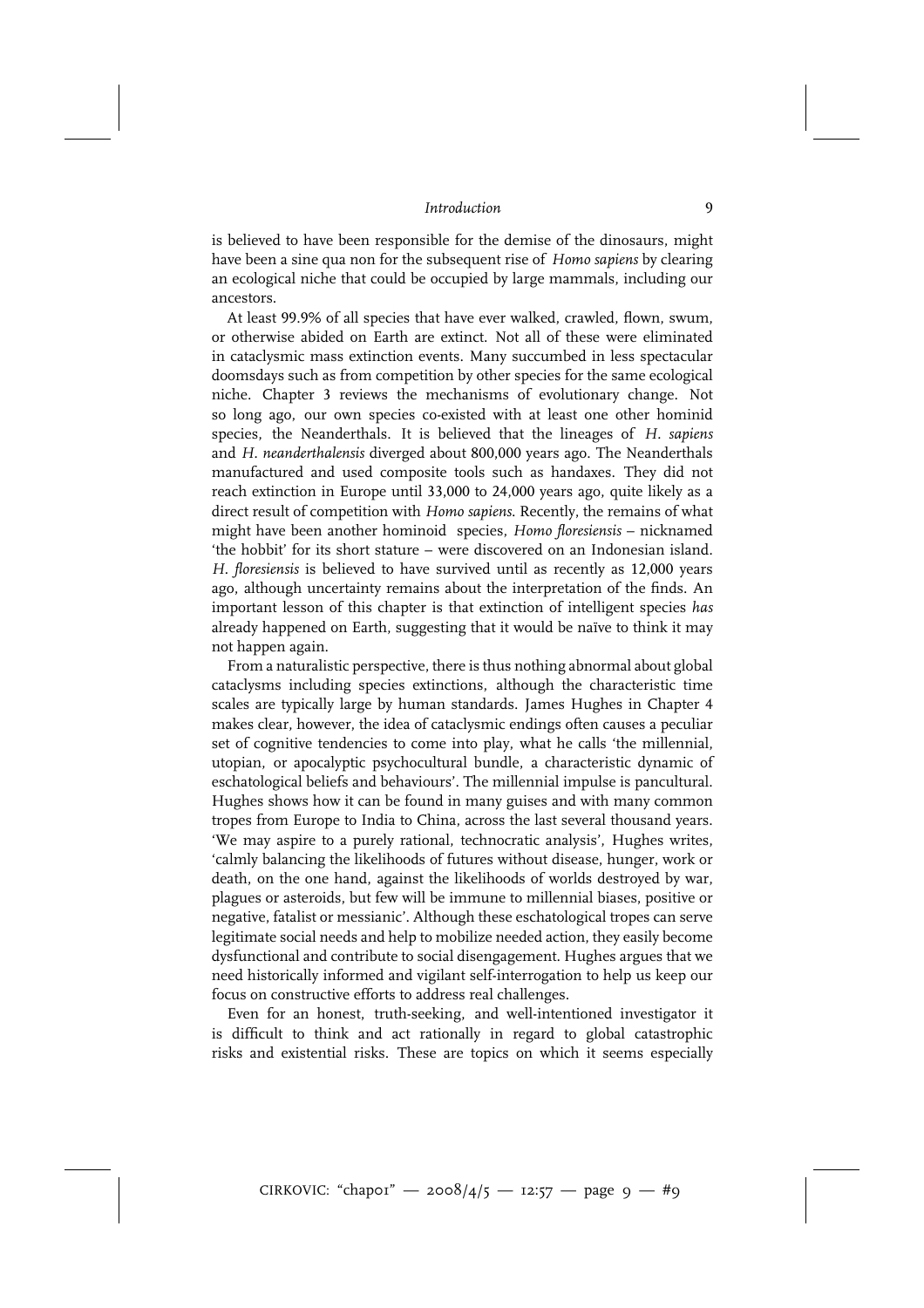difficult to remain sensible. In Chapter 5, Eliezer Yudkowsky observes as follows:

Substantially larger numbers, such as 500 million deaths, and *especially* qualitatively different scenarios such as the extinction of the entire human species, seem to trigger a *different mode of thinking* – enter into a 'separate magisterium'. People who would never dream of hurting a child hear of an existential risk, and say, 'Well, maybe the human species doesn't really deserve to survive'.

Fortunately, if we are ready to contend with our biases, we are not left entirely to our own devices. Over the last few decades, psychologists and economists have developed an extensive empirical literature on many of the common heuristics and biases that can be found in human cognition. Yudkowsky surveys this literature and applies its frequently disturbing findings to the domain of largescale risks that is the subject matter of this book. His survey reviews the following effects: availability; hindsight bias; black swans; the conjunction fallacy; confirmation bias; anchoring, adjustment, and contamination; the affect heuristic; scope neglect; calibration and overconfidence; and bystander apathy. It behooves any sophisticated contributor in the area of global catastrophic risks and existential risks – whether scientist or policy advisor – to be familiar with each of these effects and we all ought to give some consideration to how they might be distorting our judgements.

Another kind of reasoning trap to be avoided is anthropic bias. Anthropic bias differs from the general cognitive biases reviewed by Yudkowsky; it is more theoretical in nature and it applies more narrowly to only certain specific kinds of inference. Anthropic bias arises when we overlook relevant observation selection effects. An observation selection effect occurs when our evidence has been 'filtered' by the precondition that a suitably positioned observer exists to have the evidence, in such a way that our observations are unrepresentatively sampled from the target domain. Failure to take observation effects into account correctly can result in serious errors in our probabilistic evaluation of some of the relevant hypotheses. Milan Cirković, in Chapter 6, reviews some applications of observation selection theory that bear on global catastrophic risk and particularly existential risk. Some of these applications are fairly straightforward albeit not always obvious. For example, the tempting inference that certain classes of existential disaster must be highly improbable because they have never occurred in the history of our species or even in the history of life on Earth must be resisted. We are bound to find ourselves in one of those places and belonging to one of those intelligent species which have not yet been destroyed, whether planet or species-destroying disasters are common or rare: for the alternative possibility – that *our* planet has been destroyed or *our* species extinguished – is something that is unobservable for us, per definition. Other applications of anthropic reasoning – such as the Carter–Leslie Doomsday argument – are of disputed validity, especially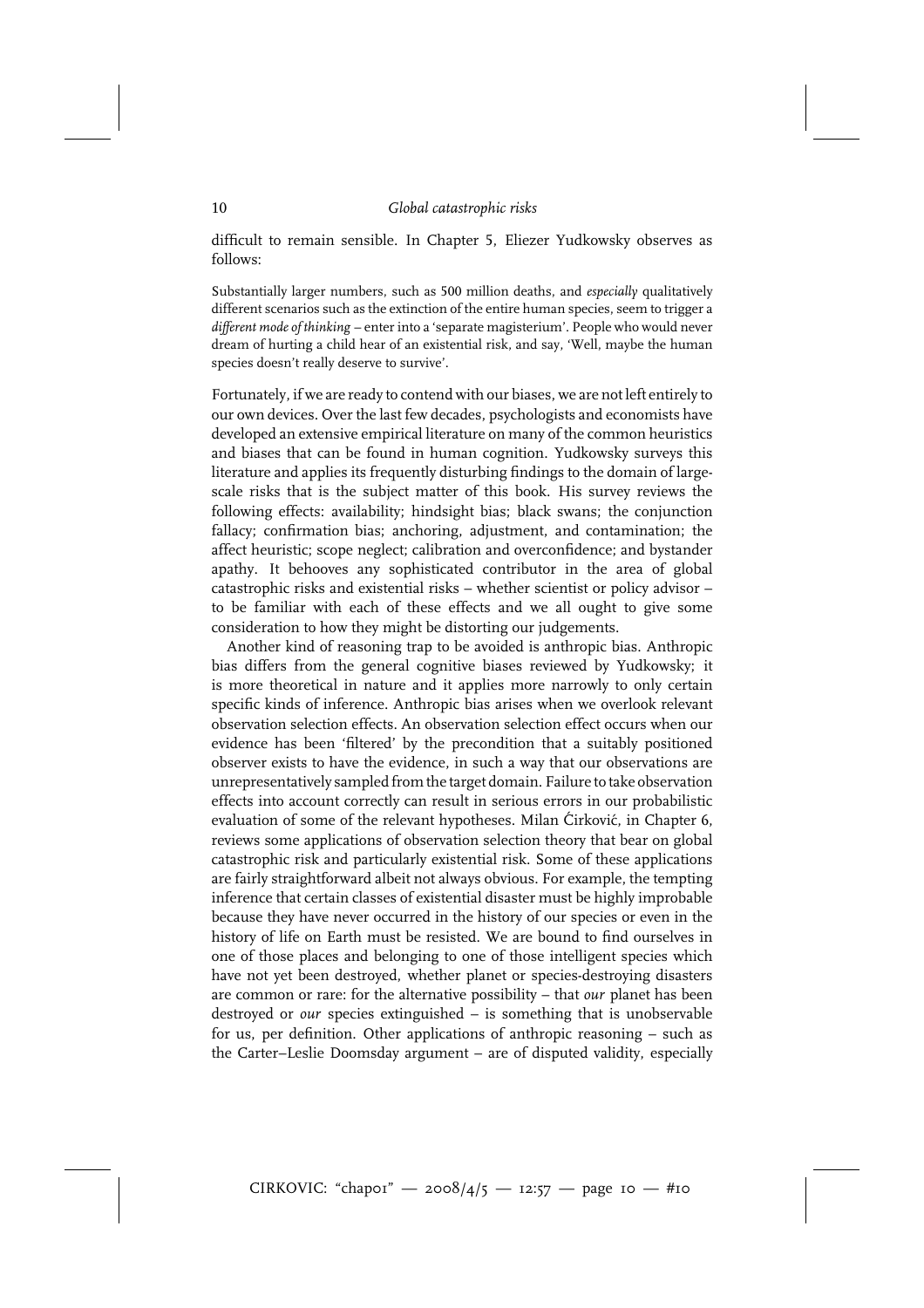in their generalized forms, but nevertheless worth knowing about. In some applications, such as the simulation argument, surprising constraints are revealed on what we can coherently assume about humanity's future and our place in the world.

There are professional communities that deal with risk assessment on a daily basis. The subsequent two chapters present perspectives from the systems engineering discipline and the insurance industry, respectively.

In Chapter 7, Yacov Haimes outlines some flexible strategies for organizing our thinking about risk variables in complex systems engineering projects. What knowledge is needed to make good risk management decisions? Answering this question, Haimes says, 'mandates seeking the "truth" about the unknowable complex nature of emergent systems; it requires intellectually bias-free modellers and thinkers who are empowered to experiment with a multitude of modelling and simulation approaches and to collaborate for appropriate solutions'. Haimes argues that organizing the analysis around the measure of the expected value of risk can be too constraining. Decision makers often prefer a more fine-grained decomposition of risk that allows them to consider separately the probability of outcomes in different severity ranges, using what Haimes calls 'the partitioned multi-objective risk method'.

Chapter 8, by Peter Taylor, explores the connections between the insurance industry and global catastrophic risk. Insurance companies help individuals and organizations mitigate the financial consequences of risk, essentially by allowing risks to be traded and shared. Peter Taylor argues that the extent to which global catastrophic risks can be privately insured is severely limited for reasons having to do with both their scope and their type.

Although insurance and reinsurance companies have paid relatively scant attention to global catastrophic risks, they have accumulated plenty of experience with smaller risks. Some of the concepts and methods used can be applied to risks at any scale. Taylor highlights the importance of the concept of *uncertainty*. A particular stochastic model of phenomena in some domain (such as earthquakes) may entail a definite probability distribution over possible outcomes. However, in addition to the chanciness described by the model, we must recognize two further sources of uncertainty. There is usually uncertainty in the values of the parameters that we feed into the model. On top of that, there is uncertainty about whether the model we use does, in fact, correctly describe the phenomena in the target domain. These higher-level uncertainties are often impossible to analyse in a statistically rigorous way. Analysts who strive for objectivity and who are expected to avoid making 'un-scientific' assumptions that they cannot justify face a temptation to ignore these subjective uncertainties. But such scientism can lead to disastrous misjudgements. Taylor argues that the distortion is often greatest at the tail end of exceedance probability curves, leading to an underestimation of the risk of extreme events.

CIRKOVIC: "chapo1" - 2008/4/5 - 12:57 - page 11 - #11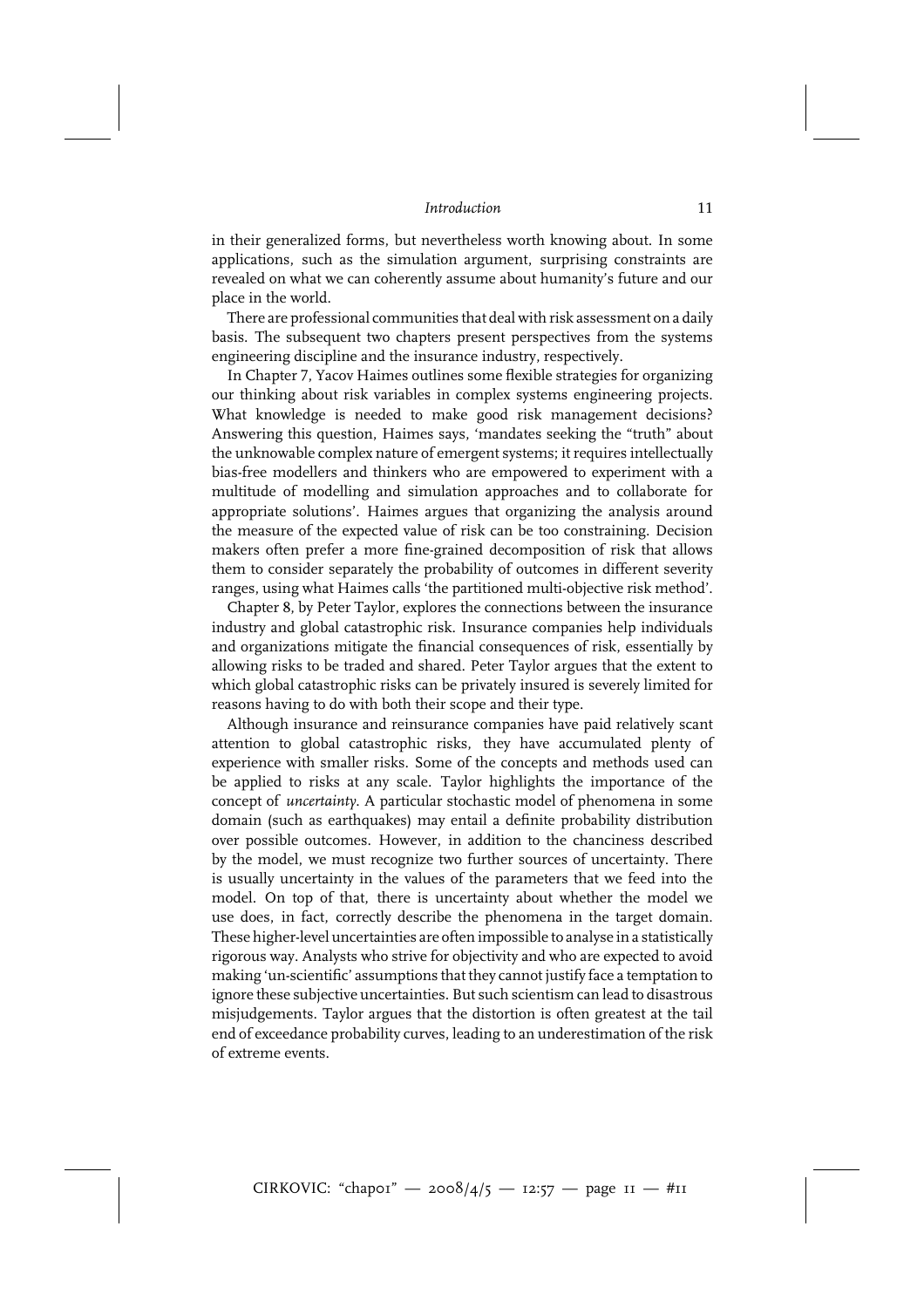Taylor also reports on two recent survey studies of perceived risk. One of these, conducted by Swiss Re in 2005, asked executives of multinationals about which risks to their businesses' financials were of greatest concern to them. Computer-related risk was rated as the highest priority risk, followed by foreign trade, corporate governance, operational/facility, and liability risk. Natural disasters came in seventh place, and terrorism in tenth place. It appears that, as far as financial threats to individual corporations are concerned, global catastrophic risks take the backseat to more direct and narrowly focused business hazards. A similar exercise, but with broader scope, is carried out annually by the World Economic Forum. Its 2007 Global Risk report classified risks by likelihood and severity based on opinions solicited from business leaders, economists, and academics. Risks were evaluated with a 10-year time frame. Two risks were given a severity rating of 'more than 1 trillion USD', namely, asset price collapse (10–20%) and retrenchment from globalization (1–5%). When severity was measured in number of deaths rather than economic losses, the top three risks were pandemics, developing world disease, and interstate and civil war. (Unfortunately, several of the risks in this survey were poorly defined, making it hard to interpret the reported opinions – one moral here being that, if one wishes to assign probabilities to risks or rank them according to severity or likelihood, an essential first step is to present clear definitions of the risks that are to be evaluated. $6$ )

The Background part of the book ends with a discussion by Richard Posner on some challenges for public policy in Chapter 9. Posner notes that governmental action to reduce global catastrophic risk is often impeded by the short decision horizons of politicians with their limited terms of office and the many competing demands on their attention. Furthermore, mitigation of global catastrophic risks is often costly and can create a free-rider problem. Smaller and poorer nations may drag their heels in the hope of taking a free ride on larger and richer countries. The more resourceful countries, in turn, may hold back because of reluctance to reward the free riders.

Posner also looks at several specific cases, including tsunamis, asteroid impacts, bioterrorism, accelerator experiments, and global warming, and considers some of the implications for public policy posed by these risks. Although rigorous cost–benefit analyses are not always possible, it is nevertheless important to attempt to quantify probabilities, potential harms, and the costs of different possible countermeasures, in order to determine priorities and optimal strategies for mitigation. Posner suggests that when

<sup>6</sup> For example, the risk 'Chronic disease in the developed world' is defined as 'Obesity, diabetes and cardiovascular diseases become widespread; healthcare costs increase; resistant bacterial infections rise, sparking class-action suits and avoidance of hospitals'. By most standards, obesity, diabetes, and cardiovascular disease are *already* widespread. And by *how much* would healthcare costs have to increase to satisfy the criterion? It may be impossible to judge whether this definition was met even after the fact and with the benefit of hindsight.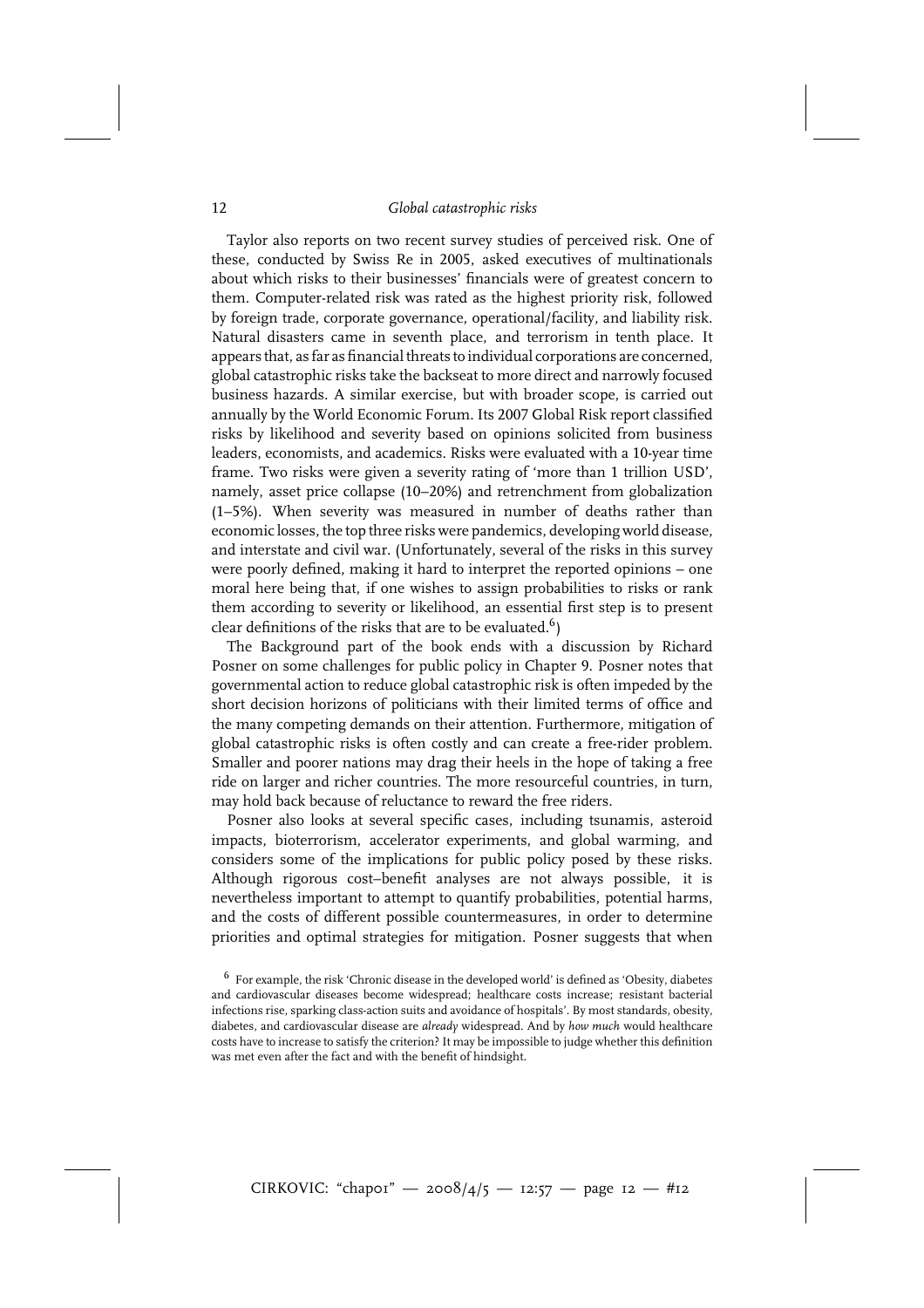a precise probability of some risk cannot be determined, it can sometimes be informative to consider – as a rough heuristic – the 'implied probability' suggested by current expenditures on mitigation efforts compared to the magnitude of harms that would result if a disaster materialized. For example, if we spend one million dollars per year to mitigate a risk which would create 1 billion dollars of damage, we may estimate that current policies implicitly assume that the annual risk of the disaster is of the order of 1/1000. If this implied probability seems too small, it might be a sign that we are not spending enough on mitigation.<sup>7</sup> Posner maintains that the world is, indeed, under-investing in mitigation of several global catastrophic risks.

# **1.4 Part II: Risks from nature**

Volcanic eruptions in recent historical times have had measurable effects on global climate, causing global cooling by a few tenths of one degree, the effect lasting perhaps a year. But as Michael Rampino explains in Chapter 10, these eruptions pale in comparison to the largest recorded eruptions. Approximately 75,000 years ago, a volcano erupted in Toba, Indonesia, spewing vast volumes of fine ash and aerosols into the atmosphere, with effects comparable to nuclear-winter scenarios. Land temperatures globally dropped by 5–15◦C, and ocean-surface cooling of  $\approx$ 2–6 $\degree$ C might have extended over several years. The persistence of significant soot in the atmosphere for 1–3 years might have led to a cooling of the climate lasting for decades (because of climate feedbacks such as increased snow cover and sea ice causing more of the sun's radiation to be reflected back into space). The human population appears to have gone through a bottleneck at this time, according to some estimates dropping as low as  $\approx$ 500 reproducing females in a world population of approximately 4000 individuals. On the Toba catastrophe theory, the population decline was caused by the super-eruption, and the human species was teetering on the brink of extinction. This is perhaps the worst disaster that has ever befallen the human species, at least if severity is measured by how close to terminal was the outcome.

More than 20 super-eruption sites for the last 2 million years have been identified. This would suggest that, on average, a super-eruption occurs at least once every 50,000 years. However, there may well have been additional super-eruptions that have not yet been identified in the geological record.

 $7$  This heuristic is only meant to be a first stab at the problem. It is obviously not generally valid. For example, if one million dollars is sufficient to take all the possible precautions, there is no reason to spend more on the risk even if we think that its probability is much greater than 1/1000. A more careful analysis would consider the marginal returns on investment in risk reduction.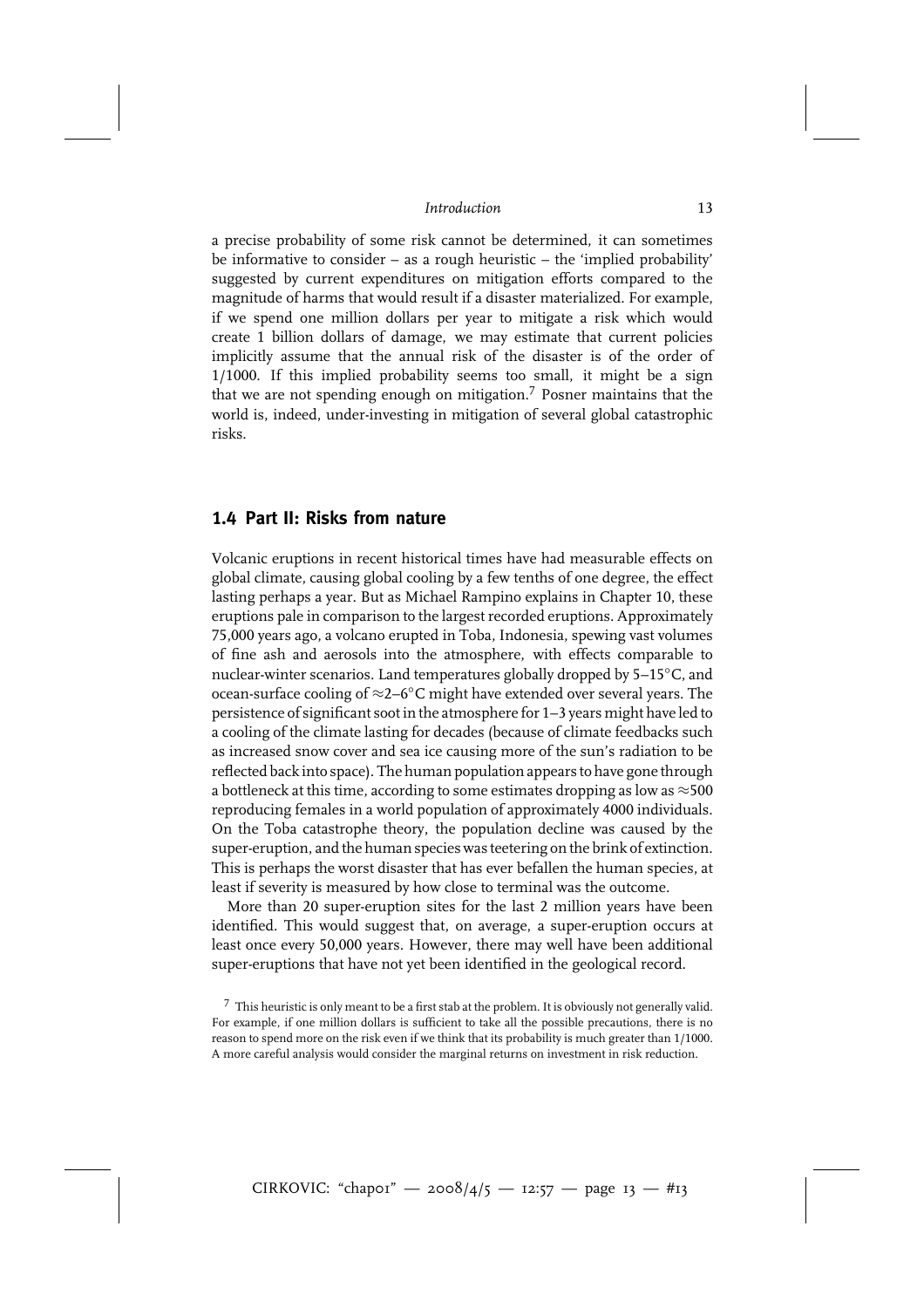The global damage from super-volcanism would come chiefly from its climatic effects. The volcanic winter that would follow such an eruption would cause a drop in agricultural productivity which could lead to mass starvation and consequent social upheavals. Rampino's analysis of the impacts of supervolcanism is also relevant to the risks of nuclear war and asteroid or meteor impacts. Each of these would involve soot and aerosols being injected into the atmosphere, cooling the Earth's climate.

Although we have no way of preventing a super-eruption, there are precautions that we could take to mitigate its impacts. At present, a global stockpile equivalent to a 2-month supply of grain exists. In a super-volcanic catastrophe, growing seasons might be curtailed for several years. A larger stockpile of grain and other foodstuffs, while expensive to maintain, would provide a buffer for a range of catastrophe scenarios involving temporary reductions in world agricultural productivity.

The hazard from comets and meteors is perhaps the best understood of all global catastrophic risks (which is not to deny that significant uncertainties remain). Chapter 11, by William Napier, explains some of the science behind the impact hazards: where comets and asteroids come from, how frequently impacts occur, and what the effects of an impact would be. To produce a civilization-disrupting event, an impactor would need a diameter of at least 1 or 2 km. A 10-km impactor would, it appears, have a good chance of causing the extinction of the human species. But even sub-kilometre impactors could produce damage reaching the level of global catastrophe, depending on their composition, velocity, angle, and impact site.

Napier estimates that 'the per capita impact hazard is at the level associated with the hazards of air travel and the like'. However, funding for mitigation is meager compared to funding for air safety. The main effort currently underway to address the impact hazard is the *Spaceguard* project, which receives about 4 million dollars per annum from NASA besides in-kind and voluntary contributions from others. *Spaceguard* aims to find 90% of near-Earth asteroids larger than 1 km by the end of 2008. Asteroids constitute the largest portion of the threat from near-Earth objects (and are easier to detect than comets) so when the project is completed, the subjective probability of a large impact will have been reduced considerably – unless, of course, it were discovered that some asteroid has a date with our planet in the near future, in which case the probability would soar.

Some preliminary study has been done of how a potential impactor could be deflected. Given sufficient advance warning, it appears that the space technology needed to divert an asteroid could be developed. The cost of producing an effective asteroid defence would be much greater than the cost of searching for potential impactors. However, if a civilization-destroying wrecking ball were found to be swinging towards the Earth, virtually any expense would be justified to avert it before it struck.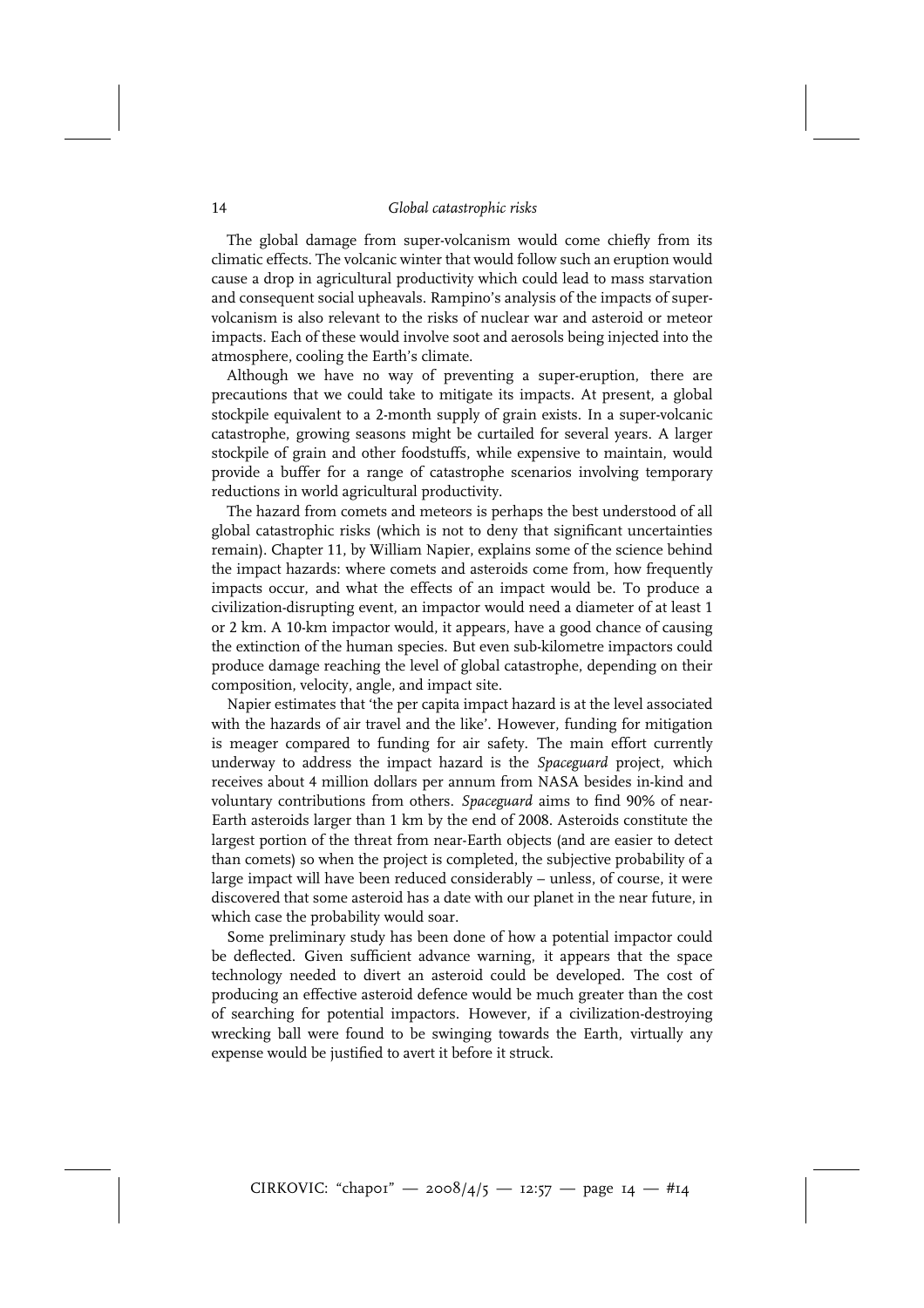Asteroids and comets are not the only potential global catastrophic threats from space. Other cosmic hazards include global climatic change from fluctuations in solar activity, and very large fluxes from radiation and cosmic rays from supernova explosions or gamma ray bursts. These risks are examined in Chapter 12 by Arnon Dar. The findings on these risks are favourable: the risks appear to be very small. No particular response seems indicated at the present time beyond continuation of basic research.<sup>8</sup>

## **1.5 Part III: Risks from unintended consequences**

We have already encountered climate change – in the form of sudden global cooling – as a destructive modality of super-eruptions and large impacts (as well as possible consequence of large-scale nuclear war, to be discussed later). Yet it is the risk of gradual global warming brought about by greenhouse gas emissions that has most strongly captured the public imagination in recent years. Anthropogenic climate change has become the poster child of global threats. Global warming commandeers a disproportionate fraction of the attention given to global risks.

Carbon dioxide and other greenhouse gases are accumulating in the atmosphere, where they are expected to cause a warming of Earth's climate and a concomitant rise in seawater levels. The most recent report by the United Nations' Intergovernmental Panel on Climate Change (IPCC), which represents the most authoritative assessment of current scientific opinion, attempts to estimate the increase in global mean temperature that would be expected by the end of this century under the assumption that no efforts at mitigation are made. The final estimate is fraught with uncertainty because of uncertainty about what the default rate of emissions of greenhouse gases will be over the century, uncertainty about the climate sensitivity parameter, and uncertainty about other factors. The IPCC, therefore, expresses its assessment in terms of six different climate scenarios based on different models and different assumptions. The 'low' model predicts a mean global warming of +1.8℃ (uncertainty range 1.1–2.9℃); the 'high' model predicts warming by +4.0◦C (2.4–6.4◦C). Estimated sea level rise predicted by the two most extreme scenarios of the six considered is 18–38 cm, and 26–59 cm, respectively.

Chapter 13, by David Frame and Myles Allen, summarizes some of the basic science behind climate modelling, with particular attention to the lowprobability high-impact scenarios that are most relevant to the focus of this book. It is, arguably, this range of extreme scenarios that gives the greatest

<sup>8</sup> A comprehensive review of space hazards would also consider scenarios involving contact with intelligent extraterrestrial species or contamination from hypothetical extraterrestrial microorganisms; however, these risks are outside the scope of Chapter 12.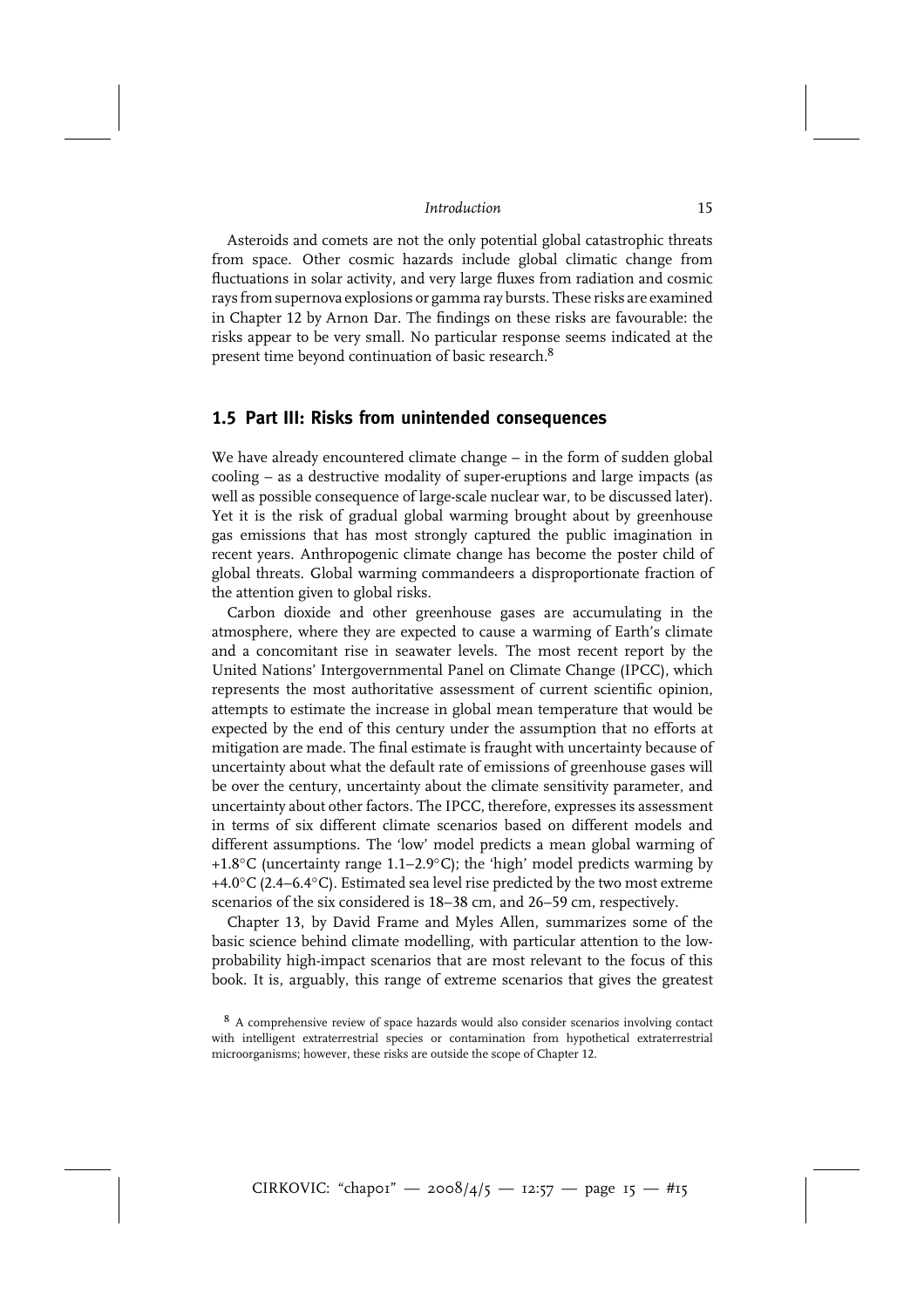cause for concern. Although their likelihood seems very low, considerable uncertainty still pervades our understanding of various possible feedbacks that might be triggered by the expected climate forcing (recalling Peter Taylor's point, referred to earlier, about the importance of taking parameter and model uncertainty into account). David Frame and Myles Allen also discuss mitigation policy, highlighting the difficulties of setting appropriate mitigation goals given the uncertainties about what levels of cumulative emissions would constitute 'dangerous anthropogenic interference' in the climate system.

Edwin Kilbourne reviews some historically important pandemics in Chapter 14, including the distinctive characteristics of their associated pathogens, and discusses the factors that will determine the extent and consequences of future outbreaks.

Infectious disease has exacted an enormous toll of suffering and death on the human species throughout history and continues to do so today. Deaths from infectious disease currently account for approximately 25% of all deaths worldwide. This amounts to approximately 15 million deaths per year. About 75% of these deaths occur in Southeast Asia and sub-Saharan Africa. The top five causes of death due to infectious disease are upper respiratory infection (3.9 million deaths), HIV/AIDS (2.9 million), diarrhoeal disease (1.8 million), tuberculosis (1.7 million), and malaria (1.3 million).

Pandemic disease is indisputably one of the biggest global catastrophic risks facing the world today, but it is not always accorded its due recognition. For example, in most people's mental representation of the world, the influenza pandemic of 1918–1919 is almost completely overshadowed by the concomitant World War I. Yet although the WWI is estimated to have directly caused about 10 million military and 9 million civilian fatalities, the Spanish flu is believed to have killed at least 20–50 million people. The relatively low 'dread factor' associated with this pandemic might be partly due to the fact that only approximately 2–3% of those who got sick died from the disease. (The total death count is vast because a large percentage of the world population was infected.)

In addition to fighting the major infectious diseases currently plaguing the world, it is vital to remain alert to emerging new diseases with pandemic potential, such as SARS, bird flu, and drug-resistant tuberculosis. As the World Health Organization and its network of collaborating laboratories and local governments have demonstrated repeatedly, decisive early action can sometimes nip an emerging pandemic in the bud, possibly saving the lives of millions.

We have chosen to label pandemics a 'risk from unintended consequences' even though most infectious diseases (exempting the potential of genetically engineered bioweapons) in some sense arise from nature. Our rationale is that the evolution as well as the spread of pathogens is highly dependent on human civilization. The worldwide spread of germs became possible only after all the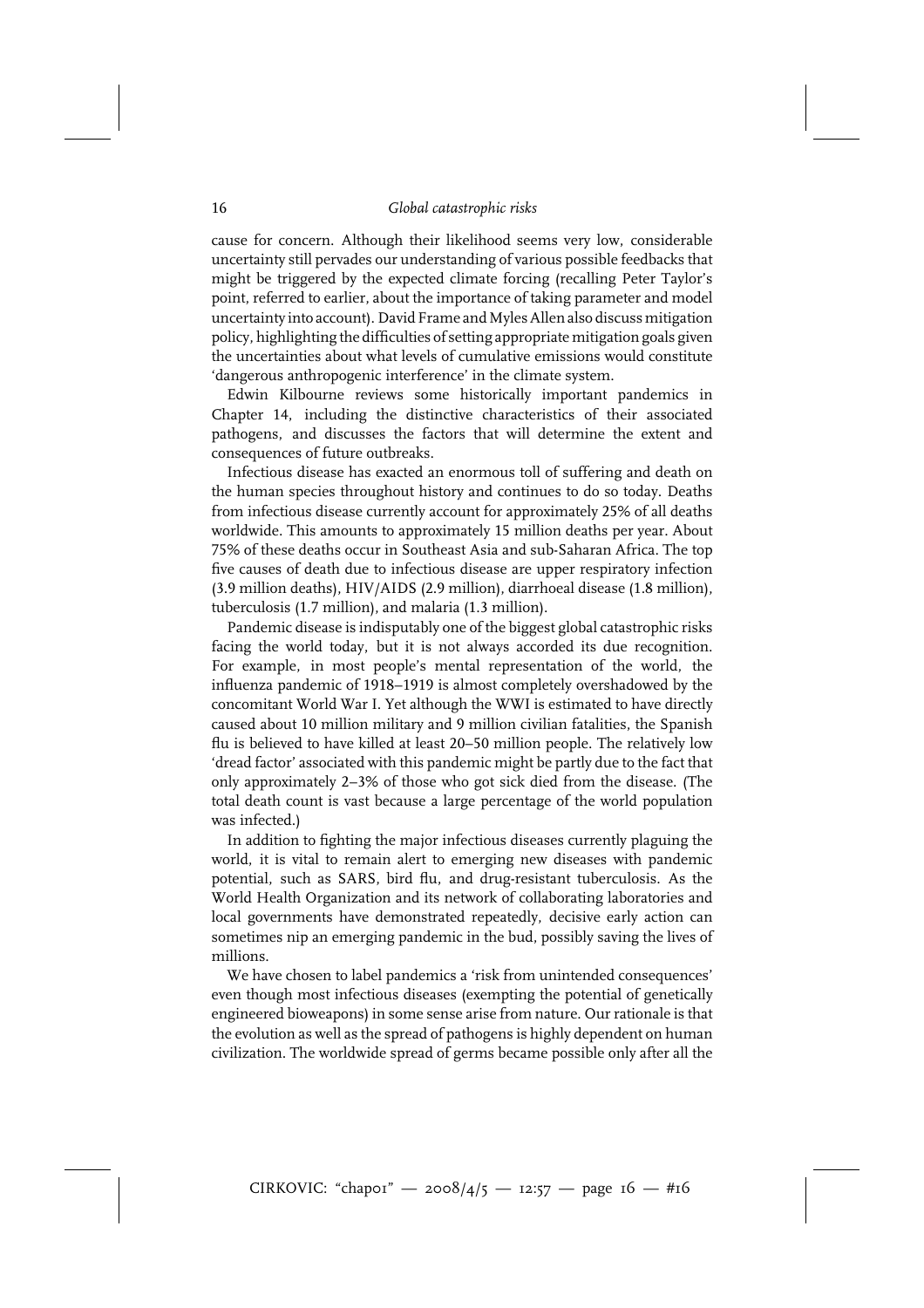inhabited continents were connected by travel routes. By now, globalization in the form of travel and trade has reached such an extent that a highly contagious disease could spread to virtually all parts of the world within a matter of days or weeks. Kilbourne also draws attention to another aspect of globalization as a factor increasing pandemic risk: homogenization of peoples, practices, and cultures. The more the human population comes to resemble a single homogeneous niche, the greater the potential for a single pathogen to saturate it quickly. Kilbourne mentions the 'one rotten apple syndrome', resulting from the mass production of food and behavioural fads:

If one contaminated item, apple, egg or most recently spinach leaf carries a billion bacteria – not an unreasonable estimate – and it enters a pool of cake mix constituents then packaged and sent to millions of customers nationwide, a bewildering epidemic may ensue.

Conversely, cultural as well as genetic diversity reduces the likelihood that any single pattern will be adopted universally before it is discovered to be dangerous – whether the pattern be virus RNA, a dangerous new chemical or material, or a stifling ideology.

By contrast to pandemics, artificial intelligence (AI) is not an ongoing or imminent global catastrophic risk. Nor is it as uncontroversially a serious cause for concern. However, from a long-term perspective, the development of general artificial intelligence exceeding that of the human brain can be seen as one of the main challenges to the future of humanity (arguably, even as *the* main challenge). At the same time, the successful deployment of friendly superintelligence could obviate many of the other risks facing humanity. The title of Chapter 15, 'Artificial intelligence as a positive and negative factor in global risk', reflects this ambivalent potential.

As Eliezer Yudkowsky notes, the prospect of superintelligent machines is a difficult topic to analyse and discuss. Appropriately, therefore, he devotes a substantial part of his chapter to clearing common misconceptions and barriers to understanding. Having done so, he proceeds to give an argument for giving serious consideration to the possibility that radical superintelligence could erupt very suddenly – a scenario that is sometimes referred to as the 'Singularity hypothesis'. Claims about the steepness of the transition must be distinguished from claims about the timing of its onset. One could believe, for example, that it will be a long time before computers are able to match the general reasoning abilities of an average human being, but that once that happens, it will only take a short time for computers to attain radically superhuman levels.

Yudkowsky proposes that we conceive of a superintelligence as an enormously powerful optimization process: 'a system which hits small targets in large search spaces to produce coherent real-world effects'. The superintelligence will be able to manipulate the world (including human beings) in such a way as to achieve its goals, whatever those goals might be.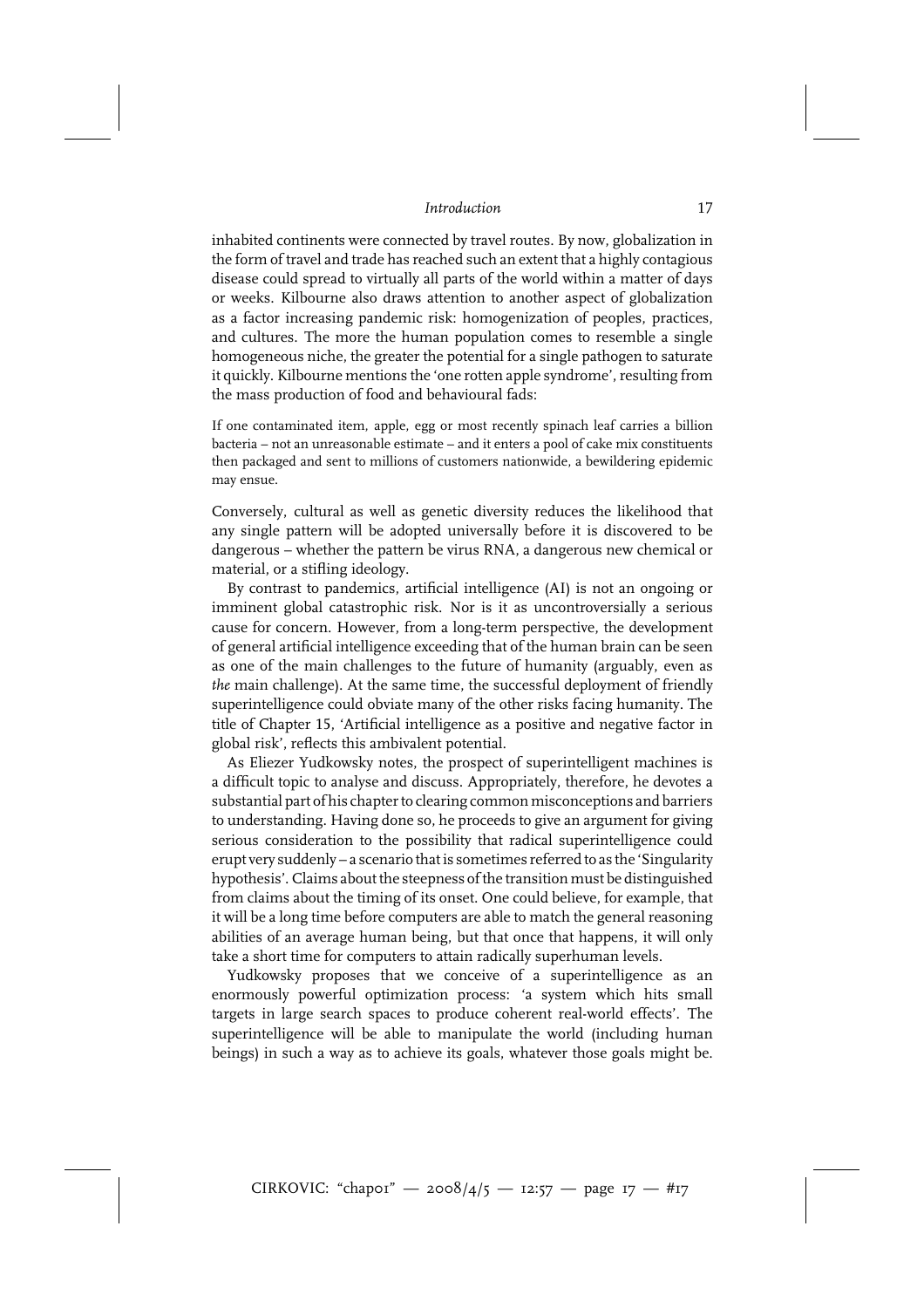To avert disaster, it would be necessary to ensure that the superintelligence is endowed with a 'Friendly' goal system: that is, one that aligns the system's goals with genuine human values.

Given this set-up, Yudkowsky identifies two different ways in which we could fail to build Friendliness into our AI: philosophical failure and technical failure. The warning against philosophical failure is basically that we should be careful what we wish for because we might get it. We might designate a target for the AI which at first sight seems like a nice outcome but which in fact is radically misguided or morally worthless. The warning against technical failure is that we might fail to get what we wish for, because of faulty implementation of the goal system or unintended consequences of the way the target representation was specified. Yudkowsky regards both of these possible failure modes as very serious existential risks and concludes that it is imperative that we figure out how to build Friendliness into a superintelligence before we figure out how to build a superintelligence.

Chapter 16 discusses the possibility that the experiments that physicists carry out in particle accelerators might pose an existential risk. Concerns about such risks prompted the director of the Brookhaven Relativistic Heavy Ion Collider to commission an official report in 2000. Concerns have since resurfaced with the construction of more powerful accelerators such as CERN's Large Hadron Collider. Following the Brookhaven report, Frank Wilczek distinguishes three catastrophe scenarios:

- 1. Formation of tiny black holes that could start accreting surrounding matter, eventually swallowing up the entire planet.
- 2. Formation of negatively charged stable strangelets which could catalyse the conversion of all the ordinary matter on our planet into strange matter.
- 3. Initiation of a phase transition of the vacuum state, which would propagate outward in all directions at near light speed and destroy not only our planet but the entire accessible part of the universe.

Wilczek argues that these scenarios are exceedingly unlikely on various theoretical grounds. In addition, there is a more general argument that these scenarios are extremely improbable which depends less on arcane theory. Cosmic rays often have energies far greater than those that will be attained in any of the planned accelerators. Such rays have been bombarding the Earth's atmosphere (and the moon and other astronomical objects) for billions of years without a single catastrophic effect having been observed. Assuming that collisions in particle accelerators do not differ in any unknown relevant respect from those that occur in the wild, we can be very confident in the safety of our accelerators.

By everyone's reckoning, it is highly improbable that particle accelerator experiments will cause an existential disaster. The question is *how* improbable? And what would constitute an 'acceptable' probability of an existential disaster?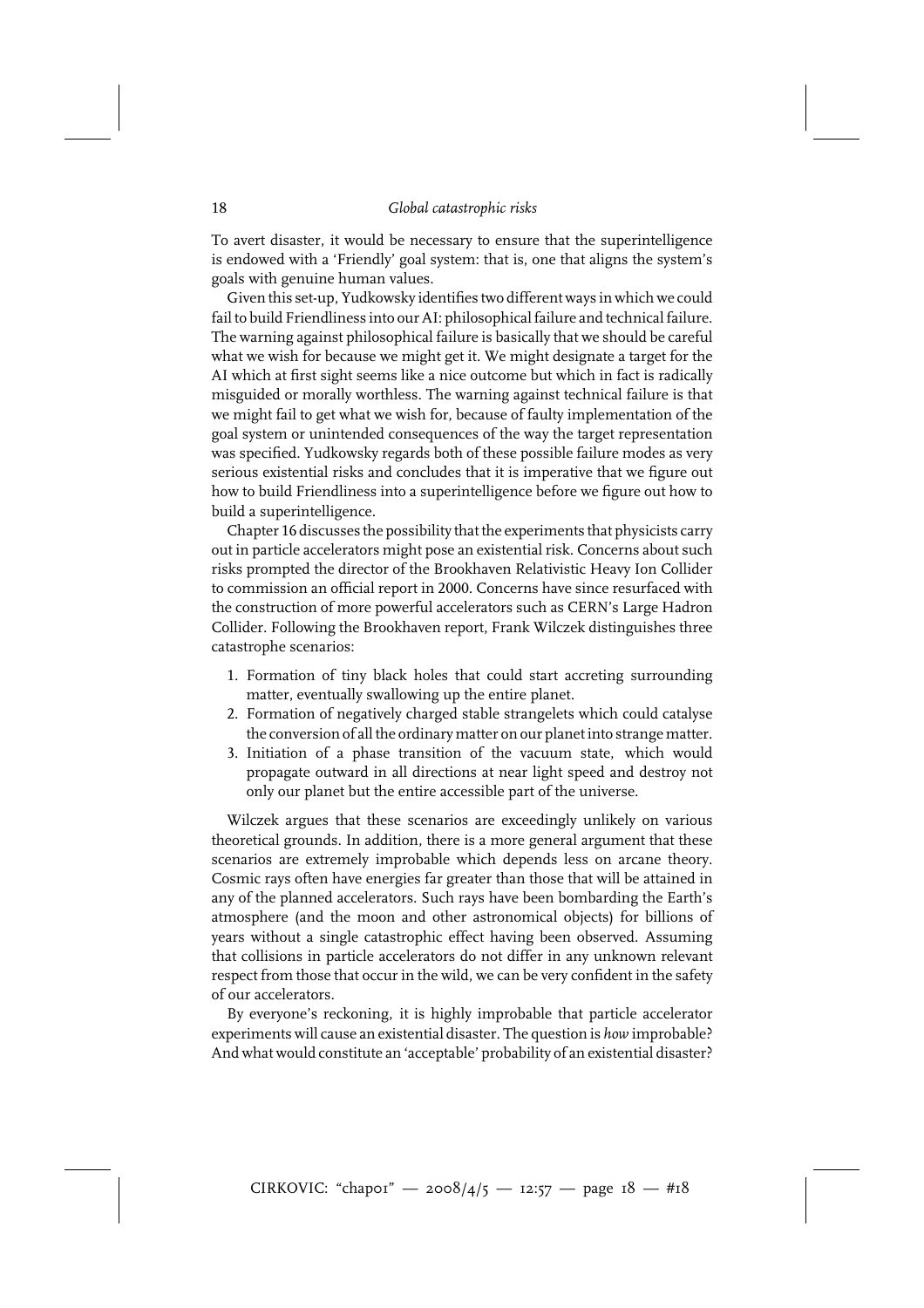In assessing the probability, we must consider not only how unlikely the outcome seems given our best current models but also the possibility that our best models and calculations might be flawed in some as-yet unrealized way. In doing so we must guard against overconfidence bias (compare Chapter 5 on biases). Unless we ourselves are technically expert, we must also take into account the possibility that the experts on whose judgements we rely might be consciously or unconsciously biased.<sup>9</sup> For example, the physicists who possess the expertise needed to assess the risks from particle physics experiments are part of a professional community that has a direct stake in the experiments going forward. A layperson might worry that the incentives faced by the experts could lead them to err on the side of downplaying the risks.<sup>10</sup> Alternatively, some experts might be tempted by the media attention they could get by playing up the risks. The issue of how much and in which circumstances to trust risk estimates by experts is an important one, and it arises quite generally with regard to many of the risks covered in this book.

Chapter 17 (by Robin Hanson) from Part III on Risks from unintended consequences focuses on social collapse as a devastation multiplier of other catastrophes. Hanson writes as follows:

The main reason to be careful when you walk up a flight of stairs is not that you might slip and have to retrace one step, but rather that the first slip might cause a second slip, and so on until you fall dozens of steps and break your neck. Similarly we are concerned about the sorts of catastrophes explored in this book not only because of their terrible direct effects, but also because they may induce an even more damaging collapse of our economic and social systems.

This argument does not apply to some of the risks discussed so far, such as those from particle accelerators or the risks from superintelligence as envisaged by Yudkowsky. In those cases, we may be either completely safe or altogether doomed, with little probability of intermediary outcomes. But for many other types of risk – such as windstorms, tornados, earthquakes, floods, forest fires, terrorist attacks, plagues, and wars – a wide range of outcomes are possible, and the potential for social disruption or even social collapse constitutes a major part of the overall hazard. Hanson notes that many of these risks appear to follow a power law distribution. Depending on the characteristic exponent of such a power law distribution, most of the damage expected from a given

 $^9\;$  Even if we ourselves are expert, we must still be alert to unconscious biases that may influence our judgment (e.g., anthropic biases, see Chapter 6).  $10$  If experts anticipate that the public will not quite trust their reassurances, they might be led to

try to sound even more reassuring than they would have if they had believed that the public would accept their claims at face value. The public, in turn, might respond by discounting the experts' verdicts even more, leading the experts to be even more wary of fuelling alarmist overreactions. In the end, experts might be reluctant to acknowledge any risk at all for fear of a triggering a hysterical public overreaction. Effective risk communication is a tricky business, and the trust that it requires can be hard to gain and easy to lose.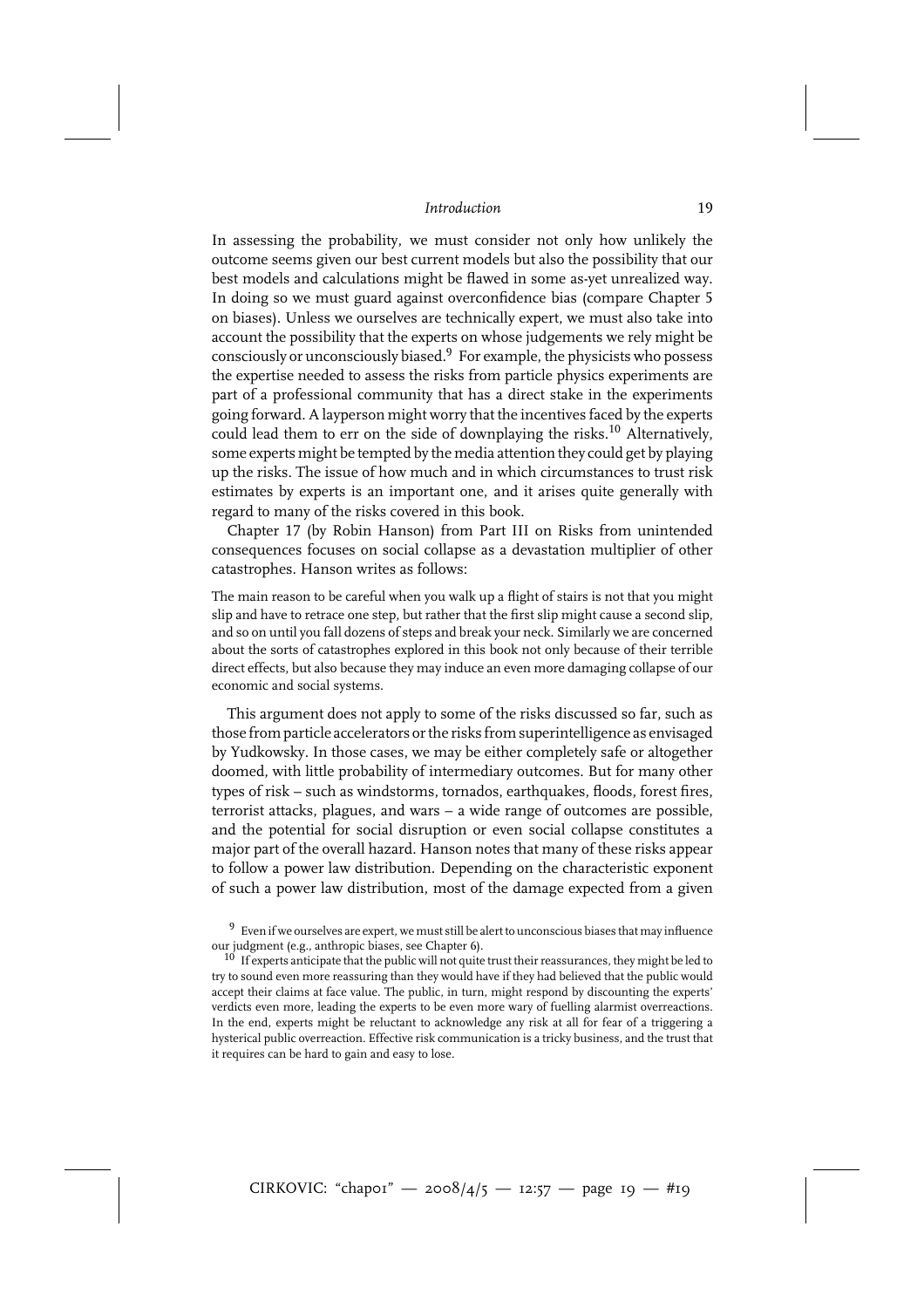type of risk may consist either of frequent small disturbances or of rare large catastrophes. Car accidents, for example, have a large exponent, reflecting the fact that most traffic deaths occur in numerous small accidents involving one or two vehicles. Wars and plagues, by contrast, appear to have small exponents, meaning that most of the expected damage occurs in very rare but very large conflicts and pandemics.

After giving a thumbnail sketch of economic growth theory, Hanson considers an extreme opposite of economic growth: sudden reduction in productivity brought about by escalating destruction of social capital and coordination. For example, 'a judge who would not normally consider taking a bribe may do so when his life is at stake, allowing others to expect to get away with theft more easily, which leads still others to avoid making investments that might be stolen, and so on. Also, people may be reluctant to trust bank accounts or even paper money, preventing those institutions from functioning.' The productivity of the world economy depends both on scale and on many different forms of capital which must be delicately coordinated. We should be concerned that a relatively small disturbance (or combination of disturbances) to some vulnerable part of this system could cause a far-reaching unraveling of the institutions and expectations upon which the global economy depends.

Hanson also offers a suggestion for how we might convert some existential risks into non-existential risks. He proposes that we consider the construction of one or more continuously inhabited refuges – located, perhaps, in a deep mineshaft, and well-stocked with supplies – which could preserve a small but sufficient group of people to repopulate a post-apocalyptic world. It would obviously be preferable to prevent altogether catastrophes of a severity that would make humanity's survival dependent on such modern-day 'Noah's arks'; nevertheless, it might be worth exploring whether some variation of this proposal might be a cost-effective way of somewhat decreasing the probability of human extinction from a range of potential causes.<sup>11</sup>

# **1.6 Part IV: Risks from hostile acts**

The spectre of nuclear Armageddon, which so haunted the public imagination during the Cold War era, has apparently entered semi-retirement. The number of nuclear weapons in the world has been reduced to half, from a Cold War high of 65,000 in 1986 to approximately 26,000 in 2007, with approximately

 $^{11}\,$  Somewhat analogously, we could prevent much permanent loss of biodiversity by moving more aggressively to preserve genetic material from endangered species in biobanks. The Norwegian government has recently opened a seed bank on a remote island in the arctic archipelago of Svalbard. The vault, which is dug into a mountain and protected by steel-reinforced concrete walls one metre thick, will preserve germplasm of important agricultural and wild plants.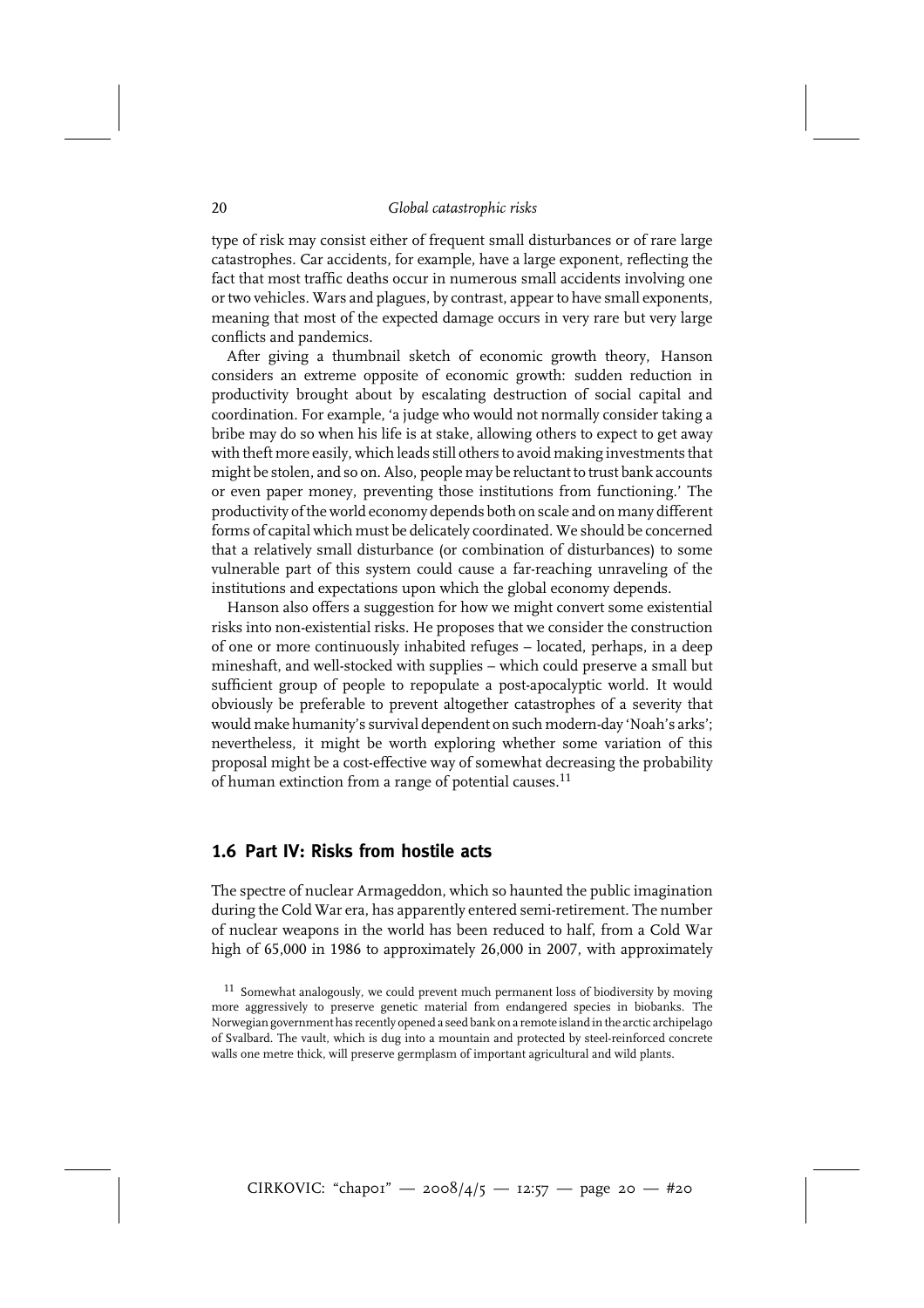96% of these weapons held by the United States and Russia. Relationships between these two nations are not as bad as they once were. New scares such as environmental problems and terrorism compete effectively for media attention. Changing winds in horror-fashion aside, however, and as Chapter 18 makes it clear, nuclear war remains a very serious threat.

There are several possibilities. One is that relations between the United States and Russia might again worsen to the point where a crisis could trigger a nuclear war. Future arms races could lead to arsenals even larger than those of the past. The world's supply of plutonium has been increasing steadily to about 2000 tons – about 10 times as much as remains tied up in warheads – and more could be produced. Some studies suggest that in an all-out war involving most of the weapons in the current US and Russian arsenals, 35–77% of the US population (105–230 million people) and 20–40% of the Russian population (28–56 million people) would be killed. Delayed and indirect effects – such as economic collapse and a possible nuclear winter – could make the final death toll far greater.

Another possibility is that nuclear war might erupt between nuclear powers other than the old Cold War rivals, a risk that is growing as more nations join the nuclear club, especially nations that are embroiled in volatile regional conflicts, such as India and Pakistan, North Korea, and Israel, perhaps to be joined by Iran or others. One concern is that the more nations get the bomb, the harder it might be to prevent further proliferation. The technology and know-how would become more widely disseminated, lowering the technical barriers, and nations that initially chose to forego nuclear weapons might feel compelled to rethink their decision and to follow suit if they see their neighbours start down the nuclear path.

A third possibility is that global nuclear war could be started by mistake. According to Joseph Cirincione, this almost happened in January 1995:

Russian military officials mistook a Norwegian weather rocket for a US submarinelaunched ballistic missile. Boris Yelstin became the first Russian president to ever have the 'nuclear suitcase' open in front of him. He had just a few minutes to decide if he should push the button that would launch a barrage of nuclear missiles. Thankfully, he concluded that his radars were in error. The suitcase was closed.

Several other incidents have been reported in which the world, allegedly, was teetering on the brink of nuclear holocaust. At one point during the Cuban missile crises, for example, President Kennedy reportedly estimated the probability of a nuclear war between the United States and the USSR to be 'somewhere between one out of three and even'.

To reduce the risks, Cirincione argues, we must work to resolve regional conflicts, support and strengthen the Nuclear Non-proliferation Treaty – one of the most successful security pacts in history – and move towards the abolition of nuclear weapons.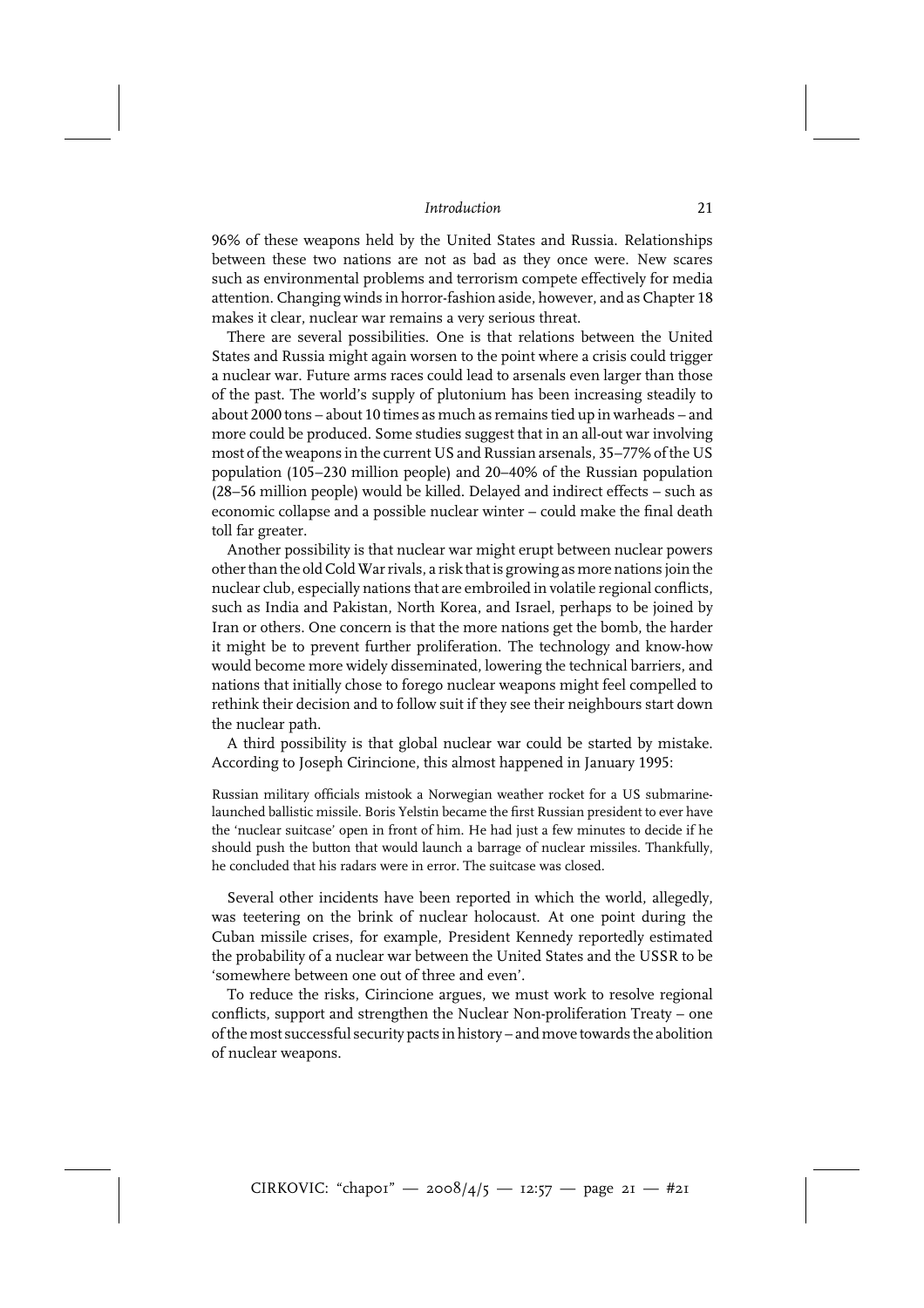William Potter and Gary Ackerman offer a detailed look at the risks of nuclear terrorism in Chapter 19. Such terrorism could take various forms:

- Dispersal of radioactive material by conventional explosives ('dirty bomb')
- Sabotage of nuclear facilities
- Acquisition of fissile material leading to the fabrication and detonation of a crude nuclear bomb ('improvised nuclear device')
- Acquisition and detonation of an intact nuclear weapon
- The use of some means to trick a nuclear state into launching a nuclear strike.

Potter and Ackerman focus on 'high consequence' nuclear terrorism, which they construe as those involving the last three alternatives from the above list. The authors analyse the demand and supply side of nuclear terrorism, the consequences of a nuclear terrorist attack, the future shape of the threat, and conclude with policy recommendations.

To date, no non-state actor is believed to have gained possession of a fission weapon:

There is no credible evidence that either al Qaeda or Aum Shinrikyo were able to exploit their high motivations, substantial financial resources, demonstrated organizational skills, far-flung network of followers, and relative security in a friendly or tolerant host country to move very far down the path toward acquiring a nuclear weapons capability. As best one can tell from the limited information available in public sources, among the obstacles that proved most difficult for them to overcome was access to the fissile material needed . .

Despite this track record, however, many experts remain concerned. Graham Allison, author of one of the most widely cited works on the subject, offers a standing bet of 51 to 49 odds that 'barring radical new anti-proliferation steps' there will be a terrorist nuclear strike within the next 10 years. Other experts seem to place the odds much lower, but have apparently not taken up Allison's offer.

There is wide recognition of the importance of prevention nuclear terrorism, and in particular of the need to prevent fissile material from falling into the wrong hands. In 2002, the G-8 Global Partnership set a target of 20 billion dollars to be committed over a 10-year period for the purpose of preventing terrorists from acquiring weapons and materials of mass destruction. What Potter and Ackerman consider most lacking, however, is the sustained highlevel leadership needed to transform rhetoric into effective implementation.

In Chapter 20, Christopher Chyba and Ali Nouri review issues related to biotechnology and biosecurity. While in some ways paralleling nuclear risks – biological as well as nuclear technology can be used to build weapons of mass destruction – there are also important divergences. One difference is that biological weapons can be developed in small, easily concealed facilities and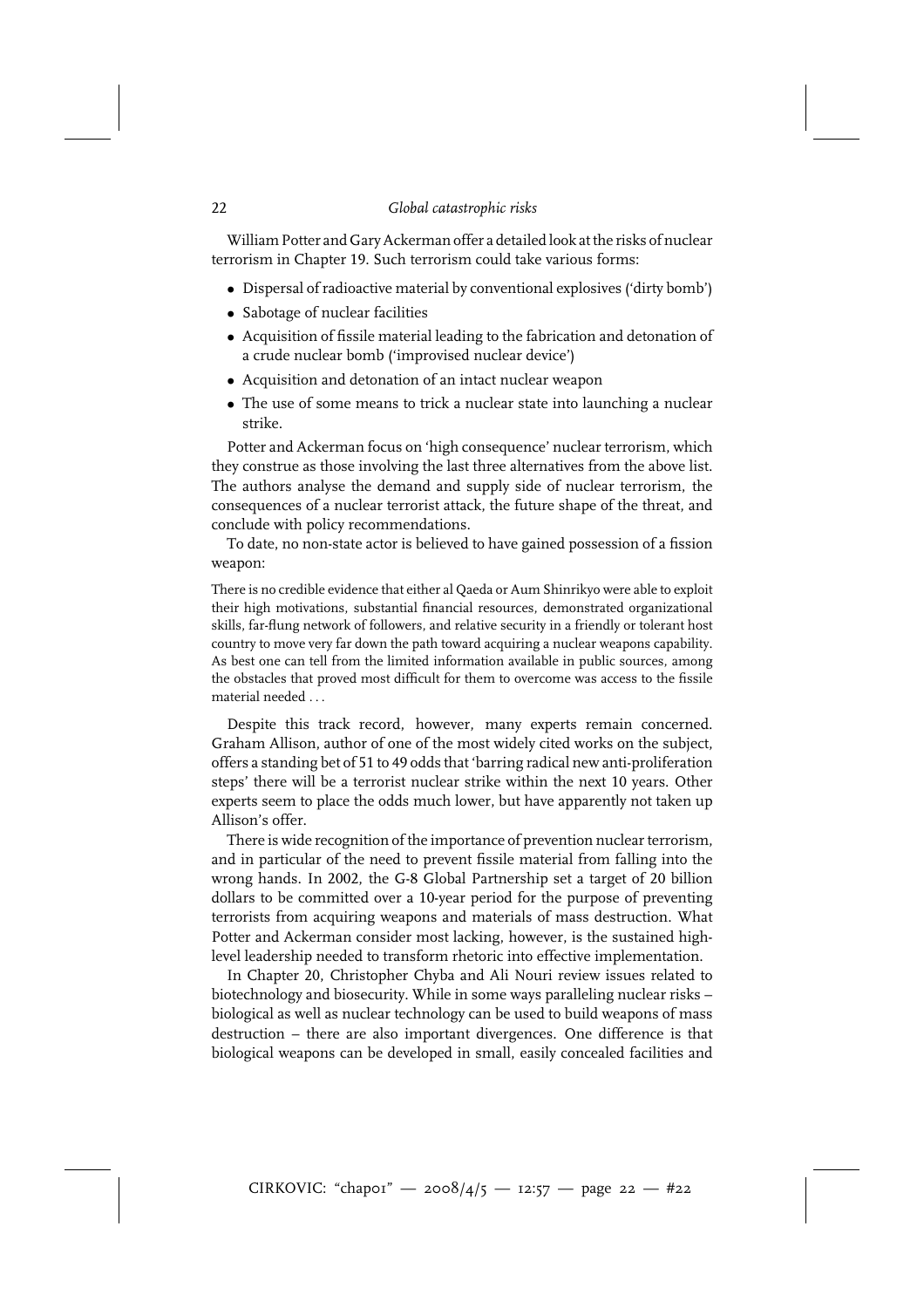require no unusual raw materials for their manufacture. Another difference is that an infectious biological agent can spread far beyond the site of its original release, potentially across the entire world.

Biosecurity threats fall into several categories, including naturally occurring diseases, illicit state biological weapons programmes, non-state actors and bio-hackers, and laboratory accidents or other inadvertent release of disease agents. It is worth bearing in mind that the number of people who have died in recent years from threats in the first of these categories (naturally occurring diseases) is six or seven orders of magnitudes larger than the number of fatalities from the other three categories combined. Yet biotechnology does contain brewing threats which look set to expand dramatically over the coming years as capabilities advance and proliferate. Consider the following sample of recent developments:

- A group of Australian researchers, looking for ways of controlling the country's rabbit population, added the gene for interleukin-4 to a mousepox virus, hoping thereby to render the animals sterile. Unexpectedly, the virus inhibited the host's immune system and all the animals died, including individuals who had previously been vaccinated. Follow-up work by another group produced a version of the virus that was 100% lethal in vaccinated mice despite the antiviral medication given to the animals.
- The polio virus has been synthesized from readily purchased chemical supplies. When this was first done, it required a protracted cutting-edge research project. Since then, the time needed to synthesize a virus genome comparable in size to the polio virus has been reduced to weeks. The virus that caused the Spanish flu pandemic, which was previously extinct, has also been resynthesized and now exists in laboratories in the United States and in Canada.
- The technology to alter the properties of viruses and other microorganisms is advancing at a rapid pace. The recently developed method of RNA interference provides researchers with a ready means of turning off selected genes in humans and other organisms. 'Synthetic biology' is being established as new field, whose goal is to enable the creation of small biological devices and ultimately new types of microbes.

Reading this list, while bearing in mind that the complete genomes from hundreds of bacteria, fungi, viruses – including Ebola, Marburg, smallpox, and the 1918 Spanish influenza virus – have been sequenced and deposited in a public online database, it is not difficult to concoct in one's imagination frightening possibilities. The technological barriers to the production of super bugs are being steadily lowered even as the biotechnological know-how and equipment diffuse ever more widely.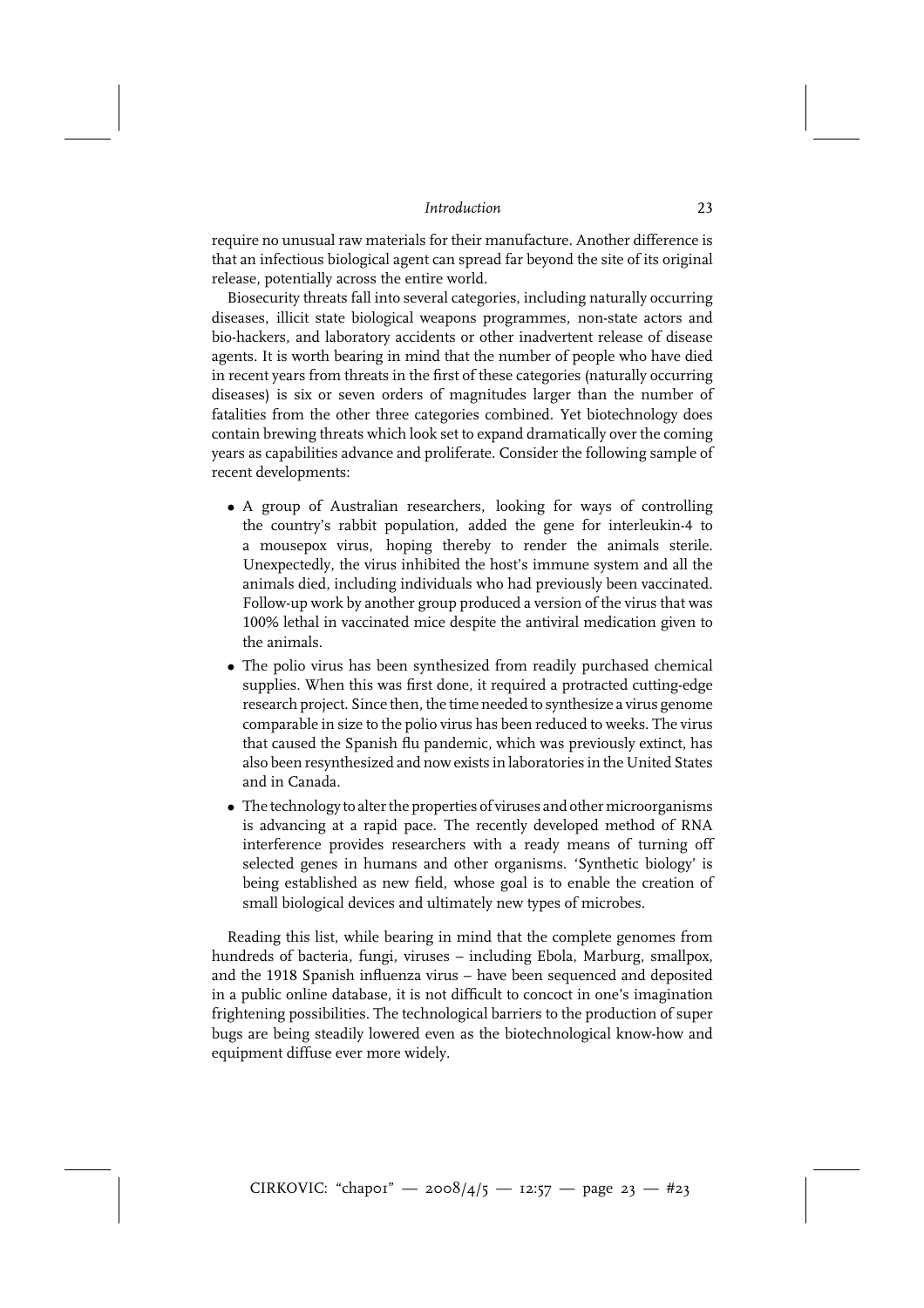The dual-use nature of the necessary equipment and expertise, and the fact that facilities could be small and easily concealed, pose difficult challenges for would-be regulators. For any regulatory regime to work, it would also have to strike a difficult balance between prevention of abuses and enablement of research needed to develop treatments and diagnostics (or to obtain other medical or economic benefits). Chyba and Nouri discuss several strategies for promoting biosecurity, including automated review of gene sequences submitted for DNA-synthesizing at centralized facilities. It is likely that biosecurity will grow in importance and that a multipronged approach will be needed to address the dangers from designer pathogens.

Chris Phoenix and Mike Treder (Chapter 21) discuss nanotechnology as a source of global catastrophic risks. They distinguish between 'nanoscale technologies', of which many exist today and many more are in development, and 'molecular manufacturing', which remains a hypothetical future technology (often associated with the person who first envisaged it in detail, K. Eric Drexler). Nanoscale technologies, they argue, appear to pose no new global catastrophic risks, although such technologies could in some cases either augment or help mitigate some of the other risks considered in this volume. Phoenix and Treder consequently devote the bulk of their chapter to considering the capabilities and threats from molecular manufacturing. As with superintelligence, the *present* risk is virtually zero since the technology in question does not yet exist; yet the future risk could be extremely severe.

Molecular nanotechnology would greatly expand control over the structure of matter. Molecular machine systems would enable fast and inexpensive manufacture of microscopic and macroscopic objects built to atomic precision. Such production systems would contain millions of microscopic assembly tools. Working in parallel, these would build objects by adding molecules to a workpiece through positionally controlled chemical reactions. The range of structures that could be built with such technology greatly exceeds that accessible to the biological molecular assemblers (such as ribosome) that exist in nature. Among the things that a nanofactory could build: another nanofactory. A sample of potential applications:

- microscopic nanobots for medical use
- vastly faster computers
- very light and strong diamondoid materials
- new processes for removing pollutants from the environment
- desktop manufacturing plants which can automatically produce a wide range of atomically precise structures from downloadable blueprints
- inexpensive solar collectors
- greatly improved space technology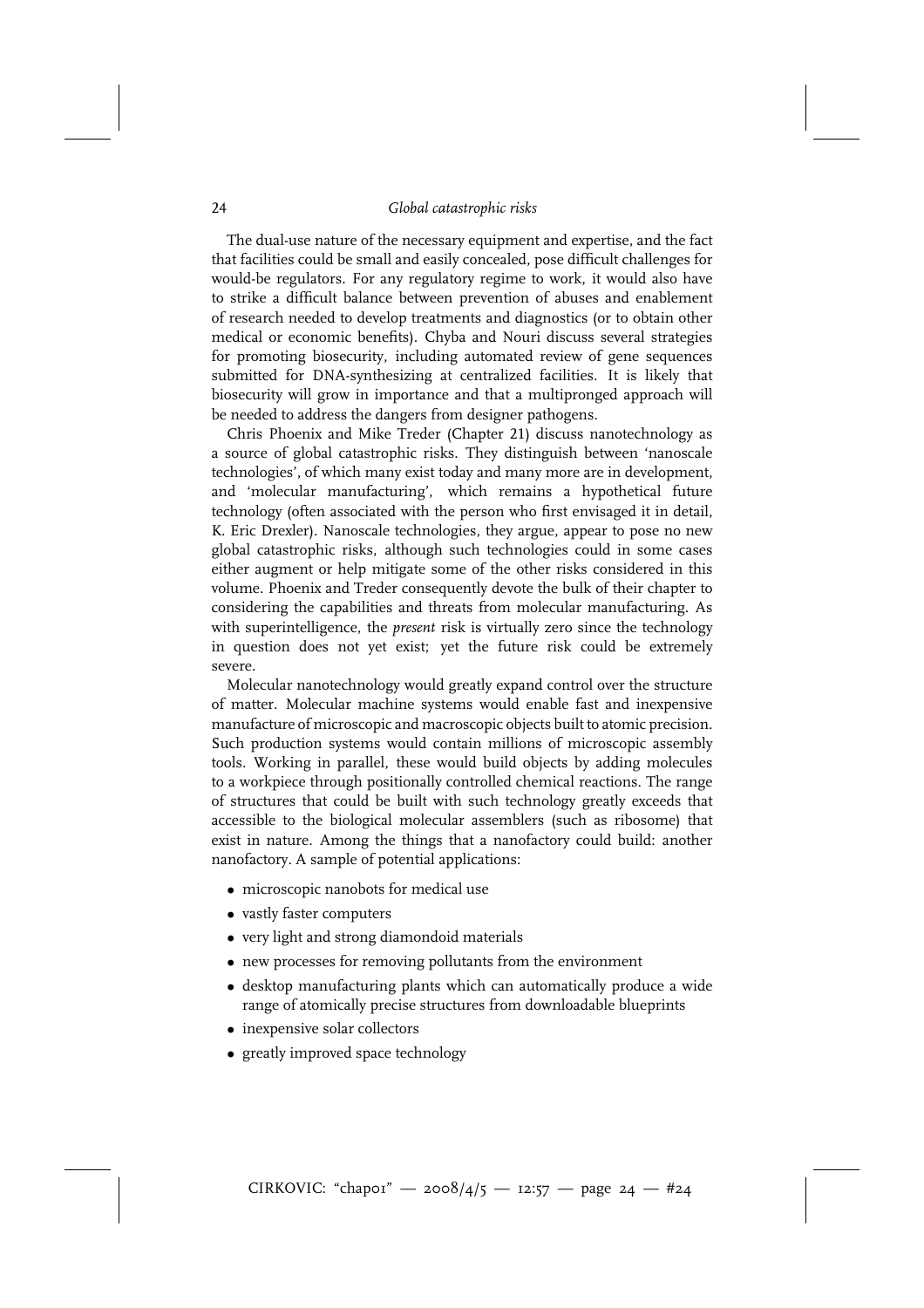- mass-produced sensors of many kinds
- weapons, both inexpensively mass-produced and improved conventional weapons, and new kinds of weapons that cannot be built without molecular nanotechnology.

A technology this powerful and versatile could be used for an indefinite number of purposes, both benign and malign.

Phoenix and Treder review a number of global catastrophic risks that could arise with such an advanced manufacturing technology, including war, social and economic disruption, destructive forms of global governance, radical intelligence enhancement, environmental degradation, and 'ecophagy' (small nanobots replicating uncontrollably in the natural environment, consuming or destroying the Earth's biosphere). In conclusion, they offer the following rather alarming assessment:

In the absence of some type of preventive or protective force, the power of molecular manufacturing products could allow a large number of actors of varying types – including individuals, groups, corporations, and nations – to obtain sufficient capability to destroy all unprotected humans. The likelihood of at least one powerful actor being insane is not small. The likelihood that devastating weapons will be built and released accidentally (possibly through overly sensitive automated systems) is also considerable. Finally, the likelihood of a conflict between two [powers capable of unleashing a mutually assured destruction scenario] escalating until one feels compelled to exercise a doomsday option is also non-zero. This indicates that unless adequate defences can be prepared against weapons intended to be ultimately destructive – a point that urgently needs research – the number of actors trying to possess such weapons must be minimized.

The last chapter of the book, authored by Bryan Caplan, addresses totalitarianism as a global catastrophic risk. The totalitarian governments of Nazi Germany, Soviet Russia, and Maoist China were responsible for tens of millions of deaths in the last century. Compared to a risk like that of asteroid impacts, totalitarianism as a global risk is harder to study in an unbiased manner, and a cross-ideological consensus about how this risk is best to be mitigated is likely to be more elusive. Yet the risks from oppressive forms of government, including totalitarian regimes, must not be ignored. Oppression has been one of the major recurring banes of human development throughout history, it largely remains so today, and it is one to which the humanity remains vulnerable.

As Caplan notes, in addition to being a misfortune in itself, totalitarianism can also amplify other risks. People in totalitarian regimes are often afraid to publish bad news, and the leadership of such regimes is often insulated from criticism and dissenting views. This can make such regimes more likely to overlook looming dangers and to commit serious policy errors (even as evaluated from the standpoint of the self-interest of the rulers). However, as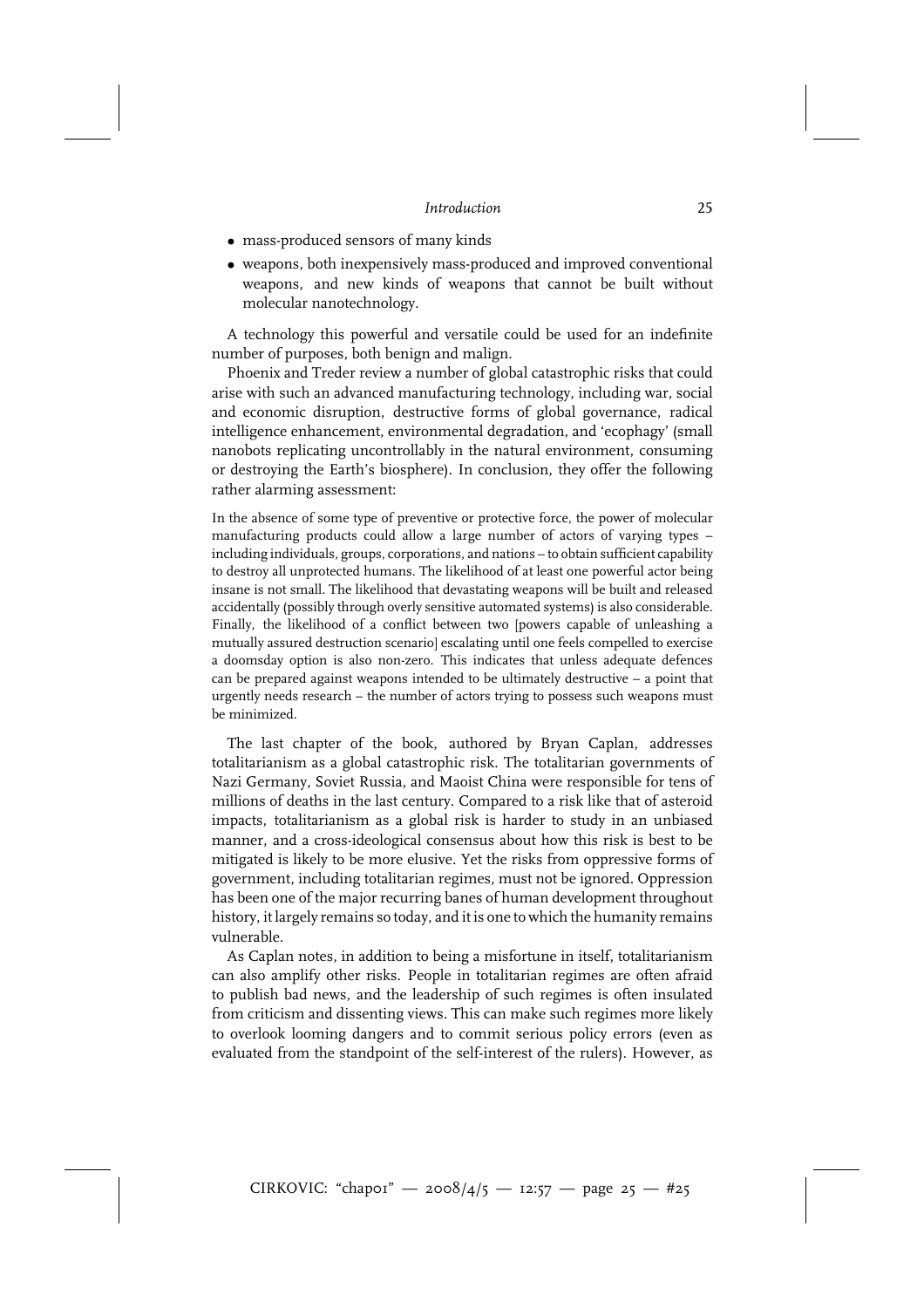Caplan notes further, for some types of risk, totalitarian regimes might actually possess an advantage compared to more open and diverse societies. For goals that can be achieved by brute force and massive mobilization of resources, totalitarian methods have often proven effective.

Caplan analyses two factors which he claims have historically limited the durability of totalitarian regimes. The first of these is the problem of succession. A strong leader might maintain a tight grip on power for as long as he lives, but the party faction he represents often stumbles when it comes to appointing a successor that will preserve the status quo, allowing a closet reformer – a sheep in wolf's clothing – to gain the leadership position after a tyrant's death. The other factor is the existence of non-totalitarian countries elsewhere in the world. These provide a vivid illustration to the people living under totalitarianism that things could be much better than they are, fuelling dissatisfaction and unrest. To counter this, leaders might curtail contacts with the external world, creating a 'hermit kingdom' such as Communist Albania or present-day North Korea. However, some information is bound to leak in. Furthermore, if the isolation is too complete, over a period of time, the country is likely to fall far behind economically and militarily, making itself vulnerable to invasion or externally imposed regime change.

It is possible that the vulnerability presented by these two Achilles heels of totalitarianism could be reduced by future developments. Technological advances could help solve the problem of succession. Brain scans might one day be used to screen out closet sceptics within the party. Other forms of novel surveillance technologies could also make it easier to control population. New psychiatric drugs might be developed that could increase docility without noticeably reducing productivity. Life-extension medicine might prolong the lifespan of the leader so that the problem of succession comes up less frequently. As for the existence of non-totalitarian outsiders, Caplan worries about the possible emergence of a world government. Such a government, even if it started out democratic, might at some point degenerate into totalitarianism; and a worldwide totalitarian regime could then have great staying power given its lack of external competitors and alien exemplars of the benefits of political freedom.

To have a productive discussion about matters such as these, it is important to recognize the distinction between two very different stances: 'here a valid consideration in favour of some position *X*' versus '*X* is all-things-considered the position to be adopted'. For instance, as Caplan notes:

If people lived forever, stable totalitarianism would be a little more likely to emerge, but it would be madness to force everyone to die of old age in order to avert a small risk of being murdered by the secret police in a thousand years.

Likewise, it is possible to favour the strengthening of certain new forms global governance while also recognizing as a legitimate concern the danger of global totalitarianism to which Caplan draws our attention.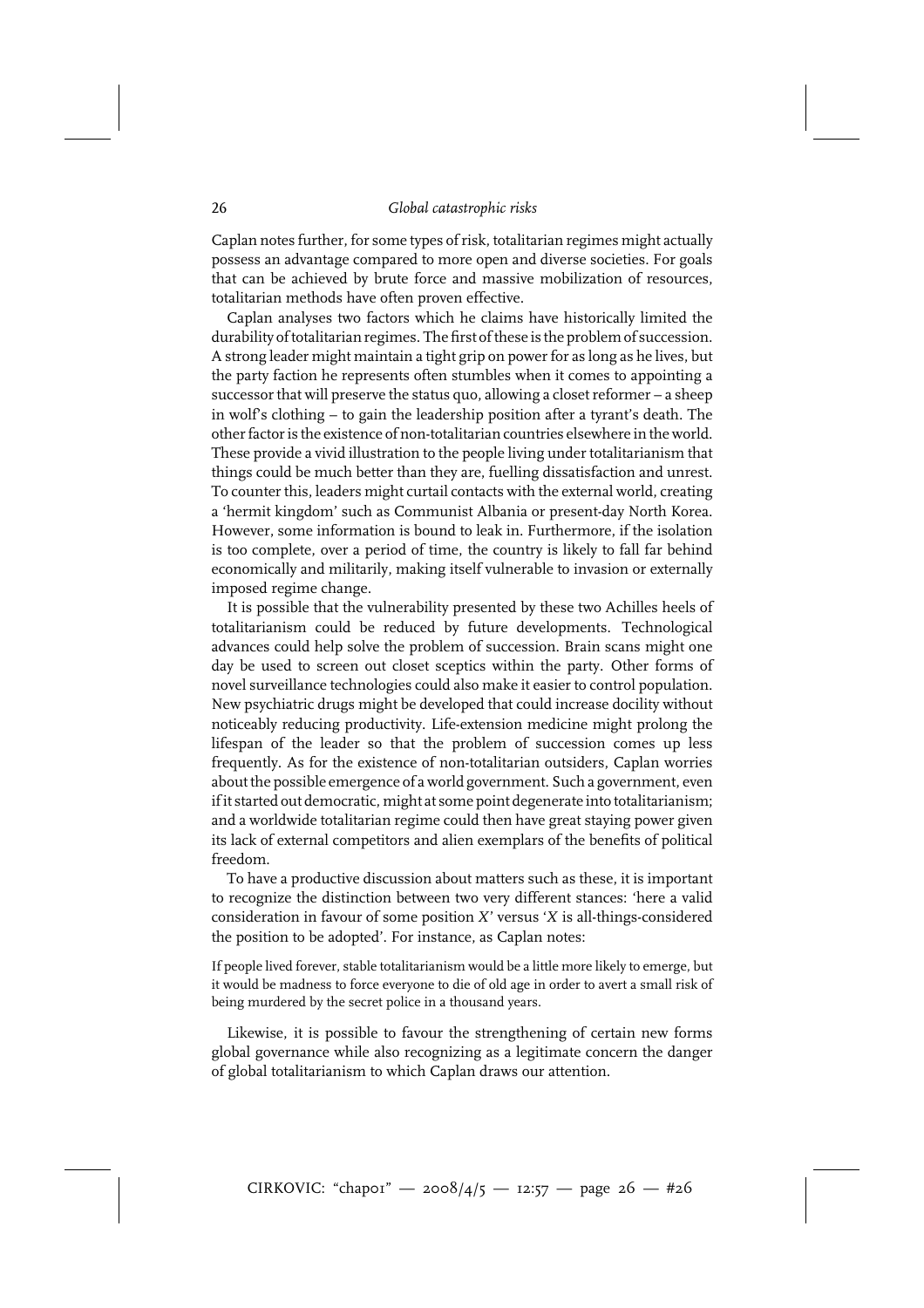# **1.7 Conclusions and future directions**

The most likely global catastrophic risks all seem to arise from human activities, especially industrial civilization and advanced technologies. This is not necessarily an indictment of industry or technology, for these factors deserve much of the credit for creating the values that are now at risk – including most of the people living on the planet today, there being perhaps 30 times more of us than could have been sustained with primitive agricultural methods, and hundreds of times more than could have lived as hunter– gatherers. Moreover, although new global catastrophic risks have been created, many smaller-scale risks have been drastically reduced in many parts of the world, thanks to modern technological society. Local and personal disasters – such as starvation, thirst, predation, disease, and small-scale violence – have historically claimed many more lives than have global cataclysms. The reduction of the aggregate of these smaller-scale hazards may outweigh an increase in global catastrophic risks. To the (incomplete) extent that true risk levels are reflected in actuarial statistics, the world is a safer place than it has ever been: world life expectancy is now 64 years, up from 50 in the early twentieth century, 33 in Medieval Britain, and an estimated 18 years during the Bronze Age. Global catastrophic risks are, by definition, the largest in terms of *scope* but not necessarily in terms of their expected severity (probability × harm). Furthermore, technology and complex social organizations offer many important tools for managing the remaining risks. Nevertheless, it is important to recognize that the biggest global catastrophic risks we face today are not purely external; they are, instead, tightly wound up with the direct and indirect, the foreseen and unforeseen, consequences of our own actions.

One major current global catastrophic risk is infectious pandemic disease. As noted earlier, infectious disease causes approximately 15 million deaths per year, of which 75% occur in Southeast Asia and sub-Saharan Africa. These dismal statistics pose a challenge to the classification of pandemic disease as a global catastrophic risk. One could argue that infectious disease is not so much a *risk* as an *ongoing global catastrophe*. Even on a more fine-grained individuation of the hazard, based on specific infectious agents, at least some of the currently occurring pandemics (such as HIV/AIDS, which causes nearly 3 million deaths annually) would presumably qualify as global catastrophes. By similar reckoning, one could argue that cardiovascular disease (responsible for approximately 30% of world mortality, or 18 million deaths per year) and cancer (8 million deaths) are also ongoing global catastrophes. It would be perverse if the study of possible catastrophes that *could* occur were to drain attention away form actual catastrophes that *are* occurring.

It is also appropriate, at this juncture, to reflect for a moment on the biggest cause of death and disability of all, namely ageing, which accounts for perhaps two-thirds of the 57 million deaths that occur each year, along with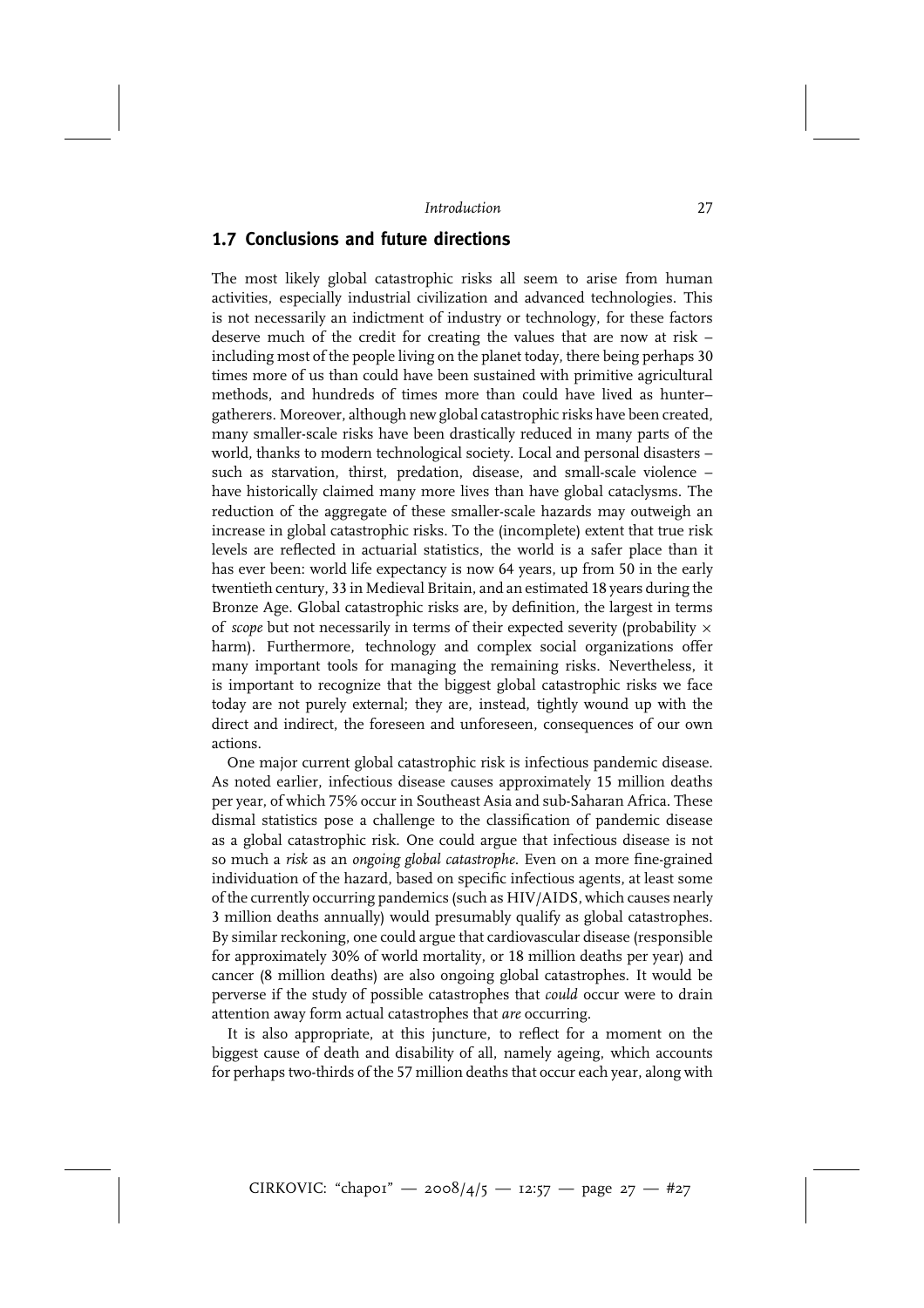an enormous loss of health and human capital.<sup>12</sup> If ageing were not certain but merely probable, it would immediately shoot to the top of any list of global catastrophic risks. Yet the fact that ageing is not just a possible cause of future death, but a certain cause of present death, should not trick us into trivializing the matter. To the extent that we have a realistic prospect of mitigating the problem – for example, by disseminating information about healthier lifestyles or by investing more heavily in biogerontological research – we may be able to save a much larger expected numbers of lives (or quality-adjusted life-years) by making partial progress on this problem than by completely eliminating some of the global catastrophic risk discussed in this volume.

Other global catastrophic risks which are either already substantial or expected to become substantial within a decade or so include the risks from nuclear war, biotechnology (misused for terrorism or perhaps war), social/ economic disruption or collapse scenarios, and maybe nuclear terrorism. Over a somewhat longer time frame, the risks from molecular manufacturing, artificial intelligence, and totalitarianism may rise in prominence, and each of these latter ones is also potentially existential.

That a particular risk is larger than another does not imply that more resources ought to be devoted to its mitigation. Some risks we might not be able to do anything about. For other risks, the available means of mitigation might be too expensive or too dangerous. Even a small risk can deserve to be tackled as a priority if the solution is sufficiently cheap and easy to implement – one example being the anthropogenic depletion of the ozone layer, a problem now well on its way to being solved. Nevertheless, as a rule of thumb it makes sense to devote most of our attention to the risks that are largest and/or most urgent. A wise person will not spend time installing a burglar alarm when the house is on fire.

Going forward, we need continuing studies of individual risks, particularly of potentially big but still relatively poorly understood risks, such as those from biotechnology, molecular manufacturing, artificial intelligence, and systemic risks (of which totalitarianism is but one instance). We also need studies to identify and evaluate possible mitigation strategies. For some risks and ongoing disasters, cost-effective countermeasures are already known; in these cases, what is needed is leadership to ensure implementation of the appropriate programmes. In addition, there is a need for studies to clarify methodological problems arising in the study of global catastrophic risks.

<sup>&</sup>lt;sup>12</sup> In mortality statistics, deaths are usually classified according to their more proximate causes (cancer, suicide, etc.). But we can estimate how many deaths are due to ageing by comparing the age-specific mortality in different age groups. The reason why an average 80-year-old is more likely to die within the next year than an average 20-year-old is that senescence has made the former more susceptible to a wide range of specific risk factors. The surplus mortality in older cohorts can therefore be attributed to the negative effects of ageing.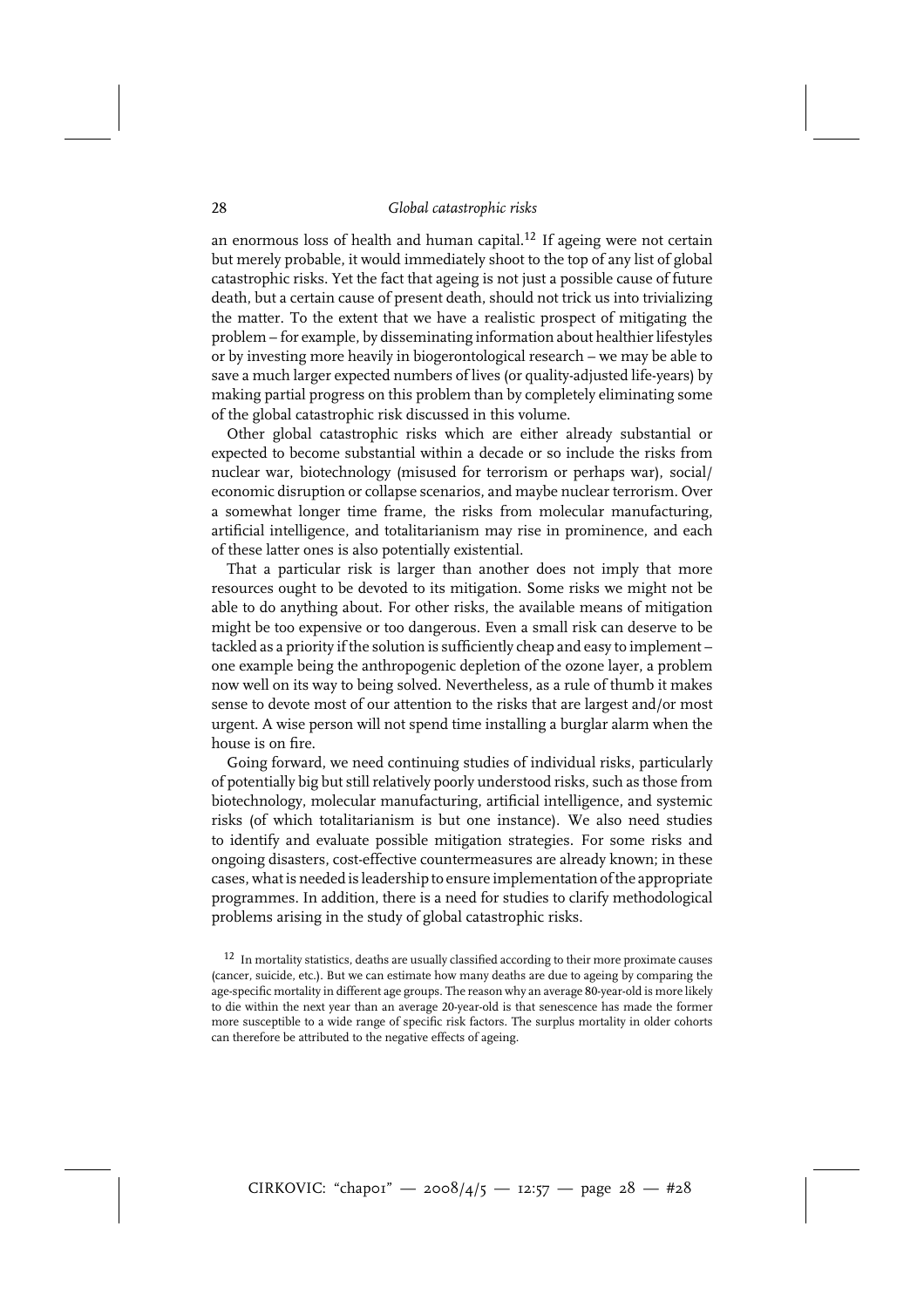The fruitfulness of further work on global catastrophic risk will, we believe, be enhanced if it gives consideration to the following suggestions:

- In the study of individual risks, focus more on producing actionable information such as early-warning signs, metrics for measuring progress towards risk reduction, and quantitative models for risk assessment.
- Develop and implement better methodologies and institutions for information aggregation and probabilistic forecasting, such as prediction markets.
- Put more effort into developing and evaluating possible mitigation strategies, both because of the direct utility of such research and because a concern with the policy instruments with which a risk can be influenced is likely to enrich our theoretical understanding of the nature of the risk.
- Devote special attention to existential risks and the unique methodological problems they pose.
- Build a stronger interdisciplinary and international risk community, including not only experts from many parts of academia but also professionals and policymakers responsible for implementing risk reduction strategies, in order to break out of disciplinary silos and to reduce the gap between theory and practice.
- Foster a critical discourse aimed at addressing questions of prioritization in a more reflective and analytical manner than is currently done; and consider global catastrophic risks and their mitigation within a broader context of challenges and opportunities for safeguarding and improving the human condition.

Our hopes for this book will have been realized if it adds a brick to the foundation of a way of thinking that enables humanity to approach the global problems of the present era with greater maturity, responsibility, and effectiveness.

CIRKOVIC: "chapo1" - 2008/4/5 - 12:57 - page 29 - #29